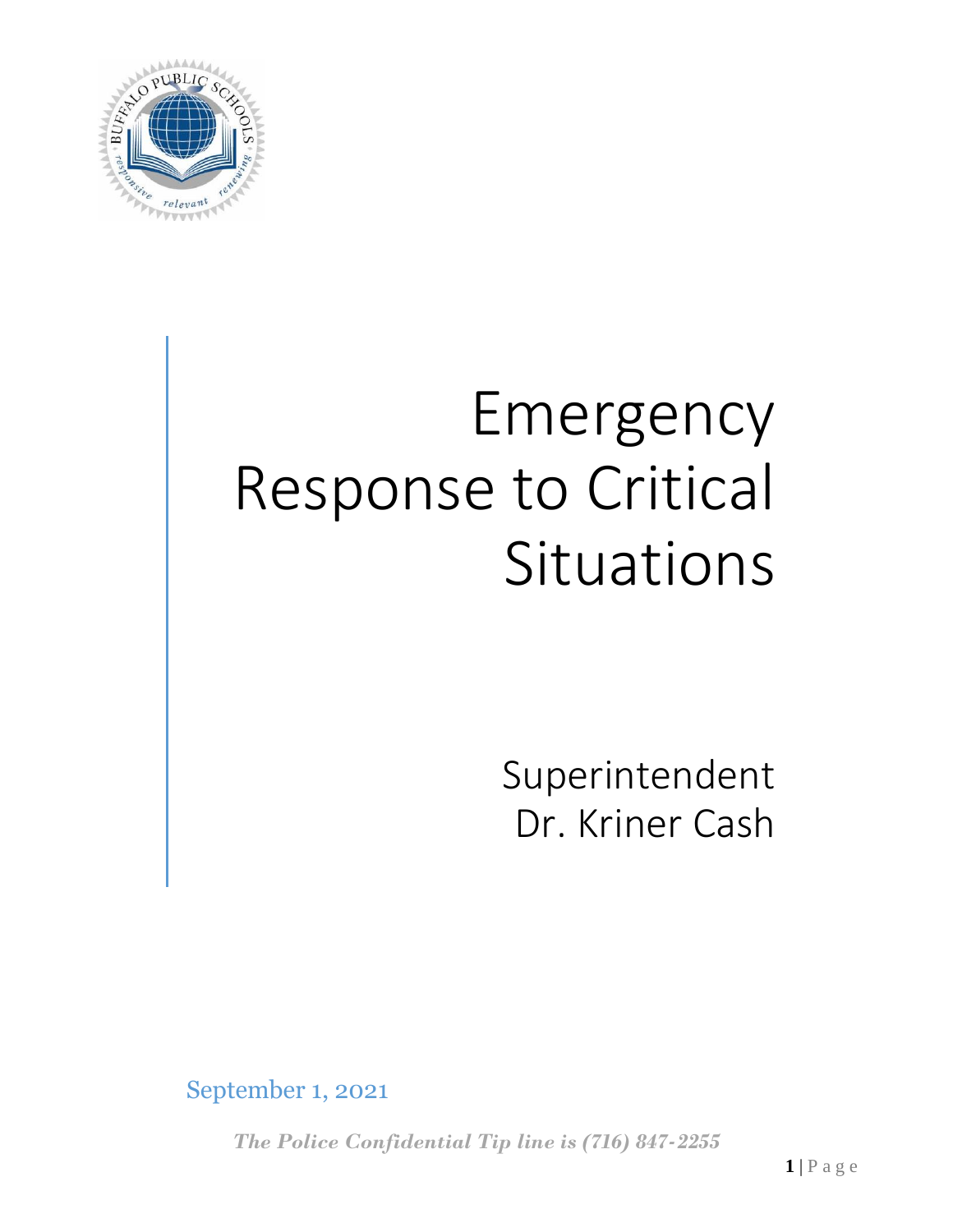# Contents

| SAFETY DRILLS - PARENT LETTER PRIOR TO CONDUCTING LOCKDOWN  14      |
|---------------------------------------------------------------------|
| SAFETY DRILLS - SCHOOL MESSENGER PRIOR TO CONDUCTING LOCKDOWN 15    |
| SAFETY DRILLS - PRE-K TO 4TH GRADE LOCKDOWN DRILL TEACHER SCRIPT 16 |
| SAFETY DRILLS - 5TH TO 8TH GRADE LOCKDOWN DRILL TEACHER SCRIPT 19   |
| SAFETY DRILLS - HIGH SCHOOL LOCKDOWN DRILL TEACHER SCRIPT  21       |
|                                                                     |
|                                                                     |
|                                                                     |
|                                                                     |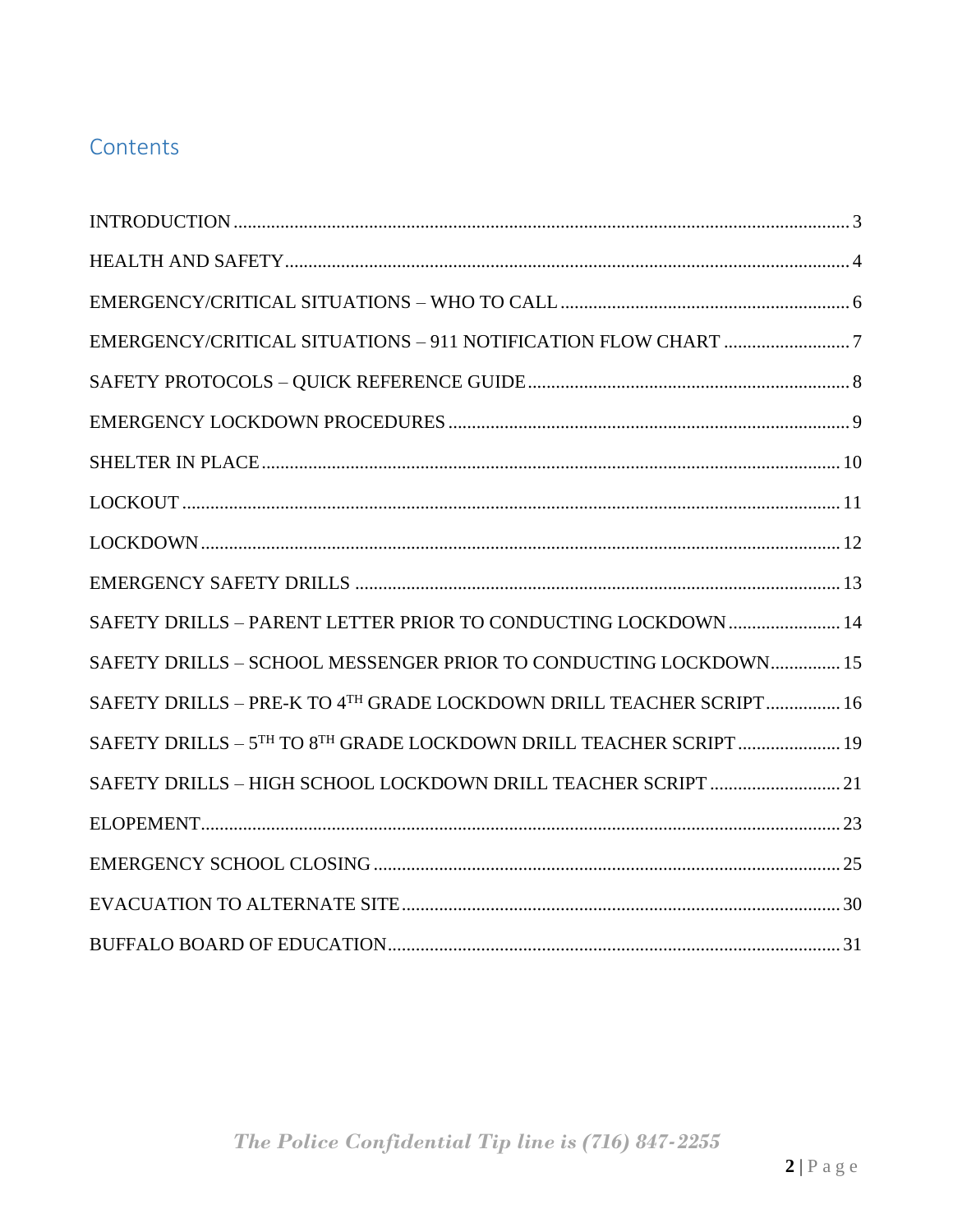# **INTRODUCTION**

<span id="page-2-0"></span>The information within this document will assist you in the following situations:

- *1) Emergency procedures due to imminent harm or threat, including:*
	- *a) Contact information*
	- *b) Emergency Response protocols (Shelter in Place, Lockout, Lockdown)*
	- *c) Parent notification for planned Safety Drills*
	- *d) Teacher/Student scripts related to planned Safety Drills*
- *2) Elopement Procedures*
- *3) Building closure due to an emergency or facilities issue*
- *4) Follow-up Incident Reporting*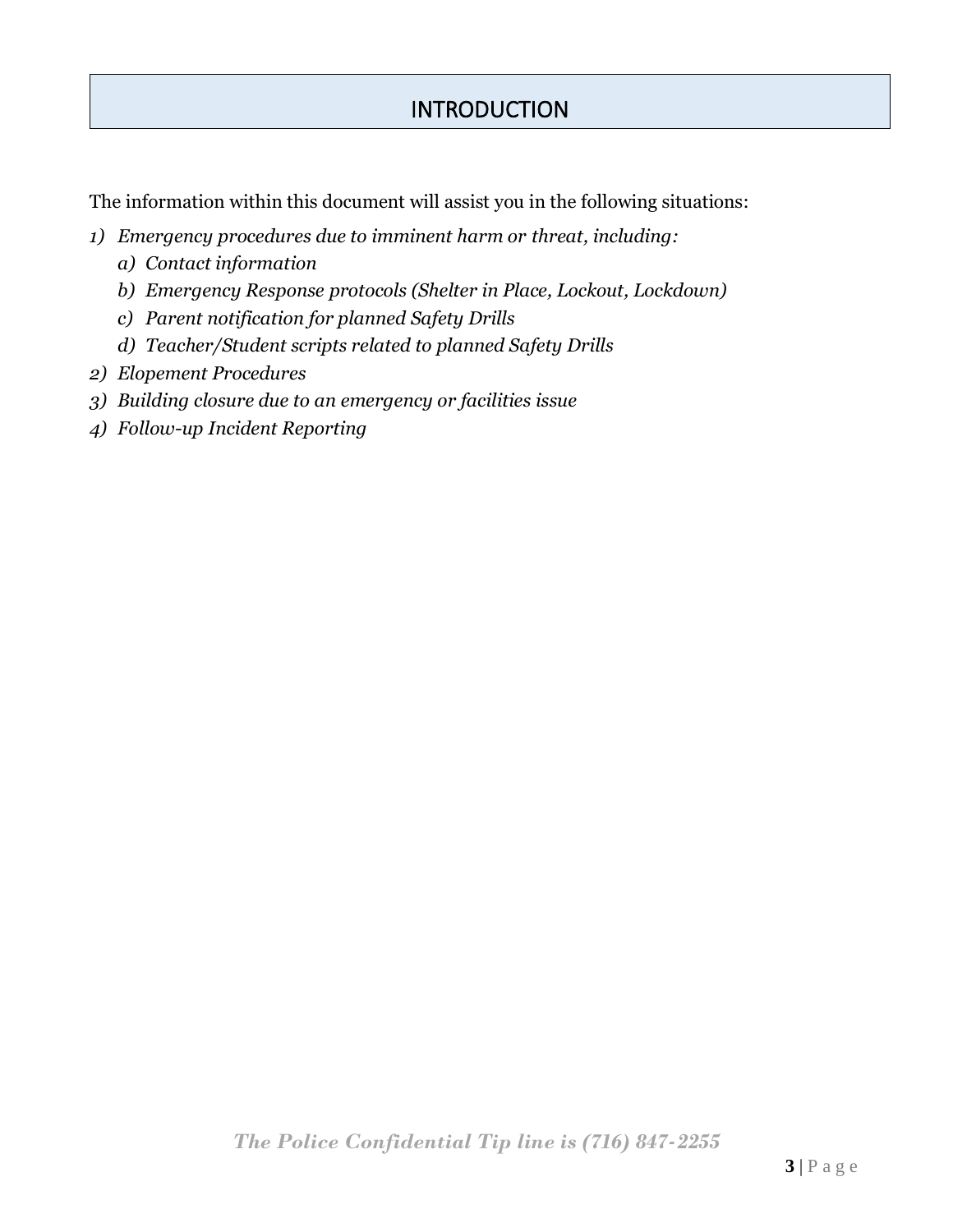Each building will display and share with parents, age appropriate posters as reminders of proper hand washing, proper donning of face masks, and information on how to stop and protect yourself and others against the spread of COVID-19 (See Appendix G).

#### NURSES and PERSONAL PROTECTIVE EQUIPMENT

- A school nurse will be in place full time, Monday through Friday.
- The school nurse will receive explicit training in COVID-19 safety and prevention.
- Multiple rooms/areas to accommodate students and/or staff in case of illness and one isolation room for individuals with suspected transmissible infections including COVID-19.
- The facility will be equipped with basic health care supplies including: equipment for measuring vital signs, hand sanitizers, facemasks for patients, tissue paper, communication equipment, health forms, and signage sheets.
- The facility will be equipped with PPE items including: N95 masks, eye protection (face shield or goggles), gloves, gowns, and hand sanitizer.

#### **PROTOCOLS**

Protocols implemented are informed by medical personnel (i.e. Site-Based School Nurse and/ or District's Medical Director) of an individual with confirmed or suspected COVID-19 (See attached ECDOH Recommended Flow Chart, Appendix M):

- Inform the school nurse and District's Medical Director about the case to initiate protocol, prepare facility, wear full PPE, and contact parents/guardians.
- Use social distancing protocols, escorting the individual(s) to the room or area that is designated by school administration and under the supervision of the staff member designated by the school's principal.
- The school nurse will contact the parent/guardian of the student in the isolation room.
- The school nurse will work in collaboration with school's administration to ensure proper transportation of the individual(s) to the most appropriate location based on disease severity. Those locations may include emergency or outpatient facility, primary care physician's office, or home.
- Student will leave the school with a parent, guardian, or individual approved by parent or guardian to pick-up the student, unless patient is taken emergently to an ER facility and in that case he or she will be accompanied by a school designee.
- BPS guidelines will align with the ECDOH guidelines which require a ten-day time for return to school and/or work, after a positive test result. For a student or staff member who has been exposed to COVID-19, a 14 calendar day quarantine is required. A Doctor's note identifying a negative COVID-19 result may be provided by any of the following methods: hand delivery (by students, parents, staff), faxed, emailed, or U.S. postage mailed to the school's principal. For further details, please see Appendices N and O.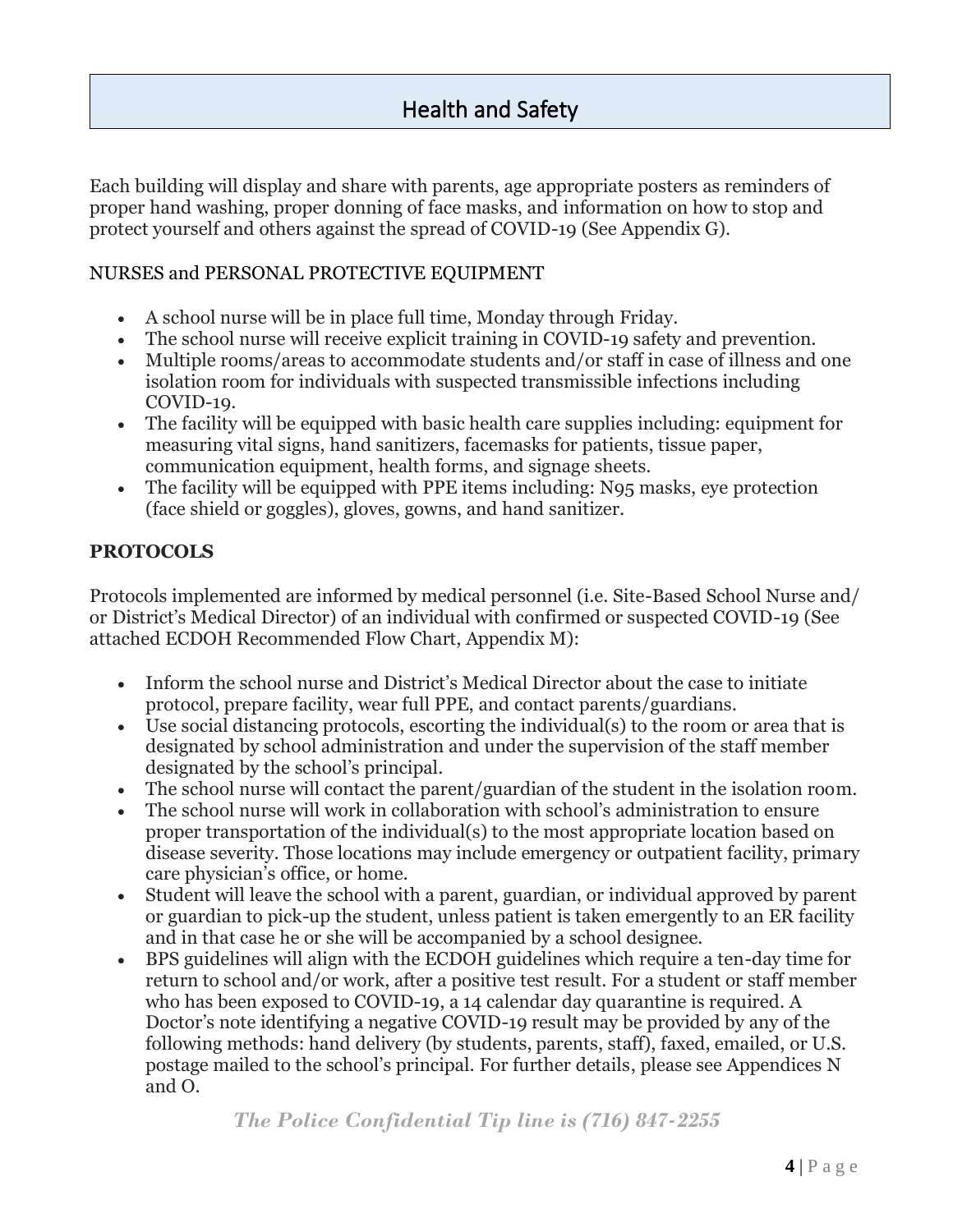• NYSDOH is writing guidance to clarify that for students or staff to return to school after 10 days of isolation, schools should NOT require a repeat negative test. Due to limited testing availability, forthcoming guidance should direct students to be required to follow "release from isolation guidance" rather than being required to obtain "a negative COVID 19 test" as a requirement to return to school. Erie County Department of Health will give residents under isolation or quarantine a release from isolation/quarantine notice without conducting a repeat test. Therefore, the expectation would be for schools to create guidance that follow this same process.

**For additional information regarding our written protocols, flow charts, and operationalization of the following safety measures, please refer to the Buffalo Public Schools 2020-2021 Reopening Plan Following Period of Extended Closure on our website [www.Buffaloschools.org/reopen.](http://www.buffaloschools.org/reopen)**

\*\*Buffalo Public Schools' Covid 19 Opening Plan addendum can be found at this [Link](https://www.buffaloschools.org/Page/97719)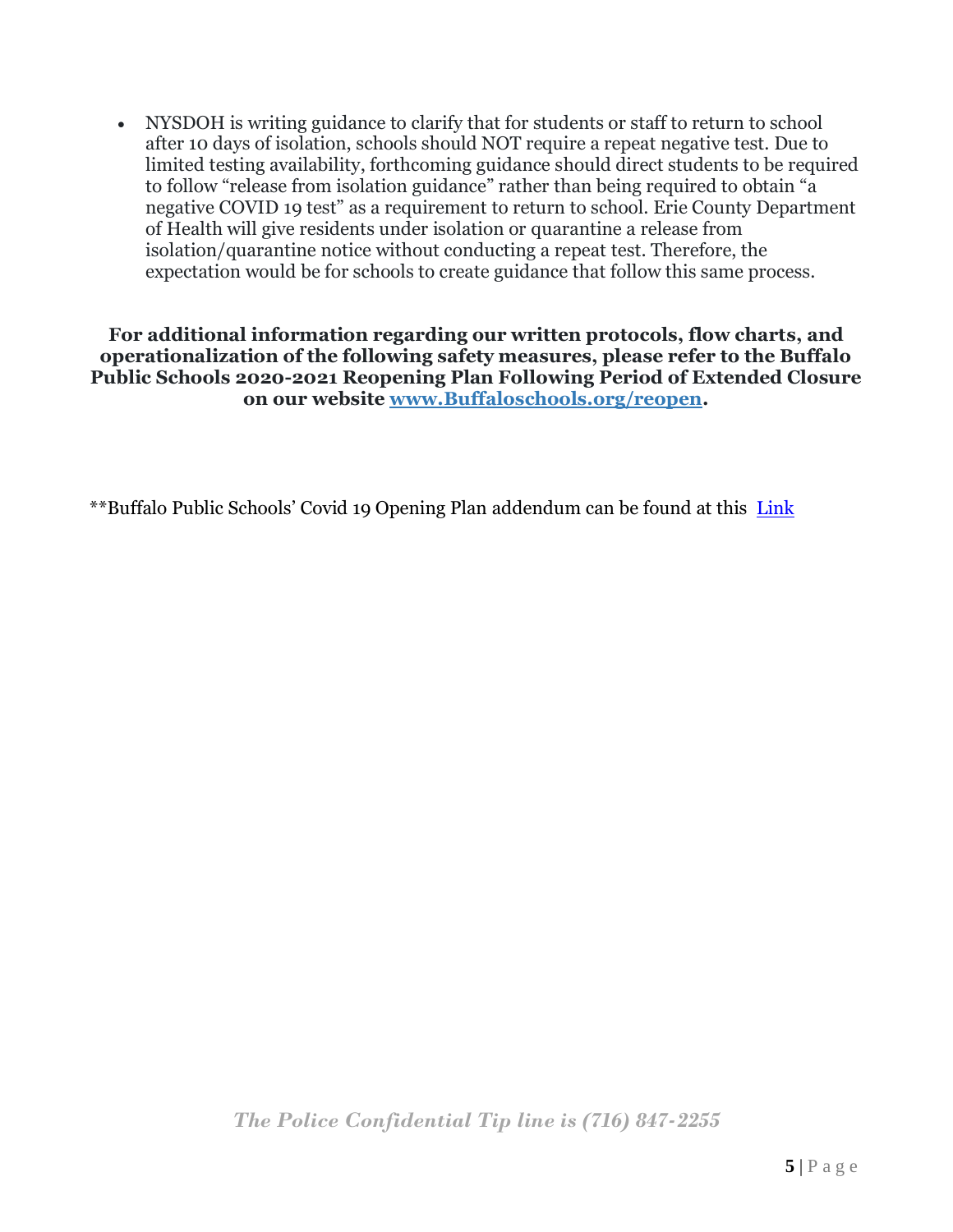# EMERGENCY/CRITICAL SITUATIONS – WHO TO CALL

<span id="page-5-0"></span>In the case of any emergency situation where there is a presumed or imminent danger to any person(s) in a school building, the following procedures **MUST** be abided by for the safety and well-being of all person(s).

# **CALL 911**

- 1. A dedicated person, usually the building principal or administrator designee in charge, must call 911. 911 will connect you to POLICE or FIRE. The designated caller **MUST** stay on the line to give details **of** the situation.
- 2. Call Fred Wagstaff (Elena Cala if Fred Wagstaff is not available). Mr. Wagstaff or Ms. Cala will contact the following individually or as a group through a notification depending on each circumstance:

| Fred<br>Wagstaff<br><b>BPS</b><br>Security                                                                                                                                                                                        | Nathan<br>Kuzma<br>Chief<br>Operating<br>Officer |                                                                                                                                | <b>Public Relations</b><br>$P - 816 - 3715$<br>$C - 254 - 1250$                                    | <b>Aaron Young</b><br><b>Buffalo Police</b><br><b>Chief of Schools</b><br>$C - 361 - 6711$      |                                                                                                                                                     | <b>Executive Director of</b><br><b>Plant Services</b>                                                     |
|-----------------------------------------------------------------------------------------------------------------------------------------------------------------------------------------------------------------------------------|--------------------------------------------------|--------------------------------------------------------------------------------------------------------------------------------|----------------------------------------------------------------------------------------------------|-------------------------------------------------------------------------------------------------|-----------------------------------------------------------------------------------------------------------------------------------------------------|-----------------------------------------------------------------------------------------------------------|
| $P - 816 - 3707$<br>$C - 818 - 5995$                                                                                                                                                                                              | $P - 816 - 3500$                                 |                                                                                                                                |                                                                                                    |                                                                                                 |                                                                                                                                                     |                                                                                                           |
| Chief of School<br>Leadership<br>$P - 816 - 3391$<br>$C - 536 - 0909$                                                                                                                                                             |                                                  | Tonja Williams<br>Assoc. Supt. of Student<br><b>Support Services</b><br>$P - 816 - 3596$<br>$C - 228 - 8895$                   |                                                                                                    | David Hills<br>Assoc. Supt. of School<br>Leadership<br>$P - 816 - 3703$<br>$C - 445 - 7116$     |                                                                                                                                                     | Tanika Shedrick<br>Assoc. Supt. of School<br>Leadership<br>$P - 816 - 3703$<br>$C - 432 - 9809$           |
| Darlene Jesonowski<br>Assoc. Supt. of School<br>Leadership<br>$P - 816 - 3703$<br>$C - 912 - 9701$                                                                                                                                |                                                  |                                                                                                                                | Toyia Wilson<br>Assoc. Supt. of School<br>Leadership<br>$P - 816 - 3703$<br>$C - 585 - 943 - 0522$ | Casandra Wright<br>Assoc. Supt. of School<br>Leadership<br>$P - 816 - 3703$<br>$C - 536 - 0909$ |                                                                                                                                                     | <b>Will Keresztes</b><br>Chief of<br>Intergovernmental<br>Affairs<br>$P - 816 - 3596$<br>$C - 400 - 2718$ |
| <b>Examples of Violence</b><br><b>Issues:</b><br>Assault with a weapon<br>$\bullet$<br>Assault<br>$\bullet$<br>Gang assault<br>$\bullet$<br>Rape/Sexual Assault<br>$\bullet$<br>Robbery<br>$\bullet$<br><b>Domestic Situation</b> |                                                  | <b>Examples of Safety Issues:</b><br>Firearm and/or<br>$\bullet$<br>Ammunition<br>Fire<br>$\bullet$<br>Kidnapping<br>Elopement | Terroristic / Bomb Threat<br>Social Media Threat<br><b>Medical Emergency</b>                       | $\bullet$<br>$\bullet$<br>$\bullet$<br>$\bullet$                                                | <b>Examples of Plant Issues:</b><br><b>Gas Leak</b><br>Chemical<br>Hazardous Material<br><b>Water Main Break</b><br>Flooding<br><b>Power Outage</b> |                                                                                                           |

**Dr. Cash will be contacted immediately by Mr. Wagstaff or Special Assistant to the Superintendent**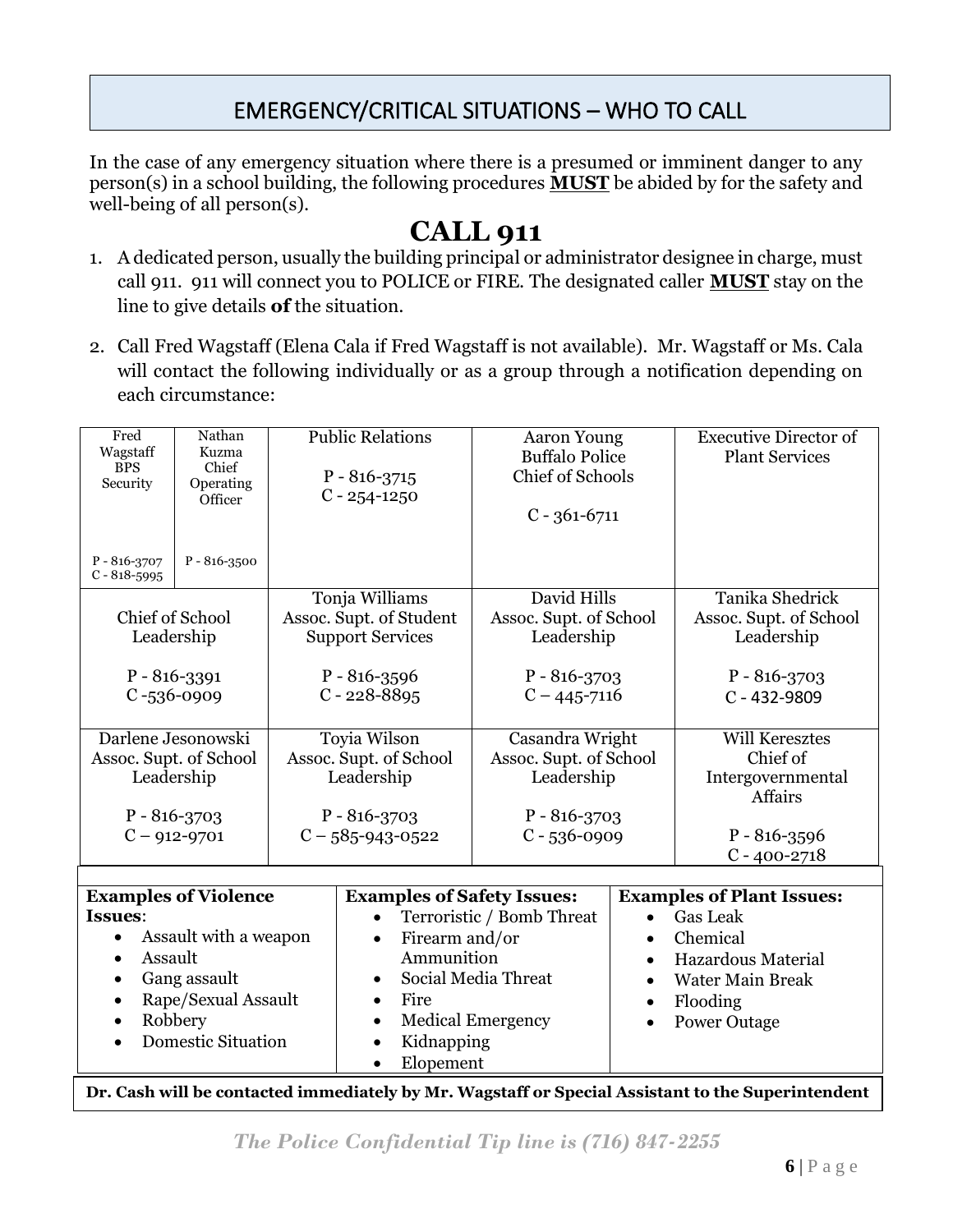# <span id="page-6-0"></span>EMERGENCY/CRITICAL SITUATIONS – 911 NOTIFICATION FLOW CHART

In the event that 911 is called from a school telephone, the individuals on the left side of the chart below will be notified of the call via school phone display. All listed will have the option to listen to the call in real time but this should be reserved for the school principal or the school clerk. The principal and district designees, right side of chart, will receive notification of the call electronically including a text message and an email with a recording of the 911 call attached.

At the beginning of every school year, school and district personnel will be required to update both the school and district level designee per the Team Dynamix link located on the Staff Resource page on the district website.



*The Police Confidential Tip line is (716) 847-2255*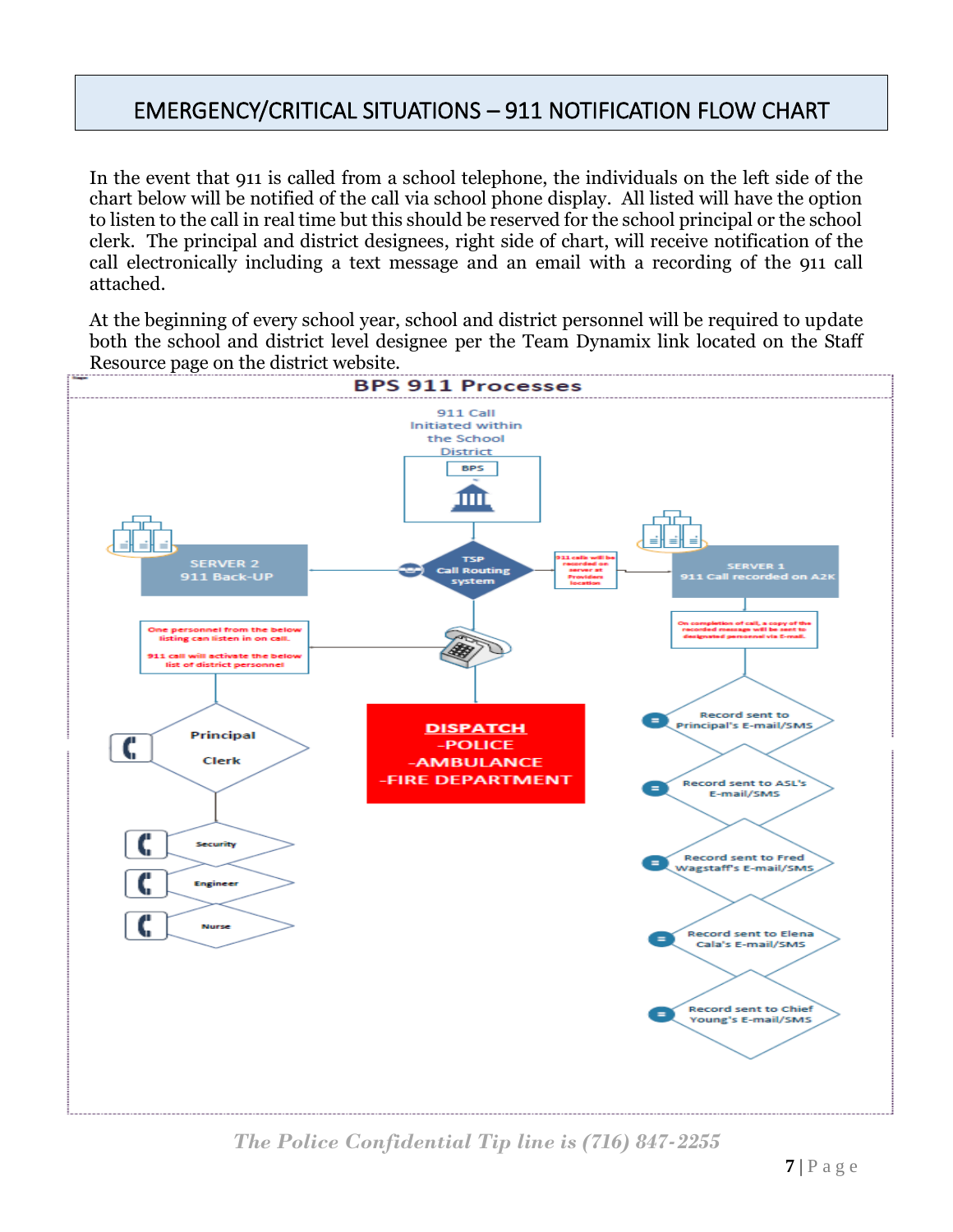# SAFETY PROTOCOLS – QUICK REFERENCE GUIDE

<span id="page-7-0"></span>*Emergency procedures to employ due to imminent harm or threat* 

## **Shelter in Place**

- An Announcement will be made that a **Shelter in Place** is in effect due to weather related issue or a non-specific bomb threat
- Students should report/remain in their regularly scheduled class
- Teachers should take attendance and continue with normal classroom routines
- Do not remain in a lavatory, report back to your classroom
- An announcement will be made when the need for a **Shelter in Place** has ceased

## **Lock Out**

- An Announcement will be made that a **Lock Out** is in effect due to an emergency situation taking place in the vicinity of the school
- Exterior doors and windows should be locked
- Outside activities are ended
- Classes will continue as usual
- The Principal will announce an end to the **Lock Out** when he/she receives notification from the Buffalo Police or District Office

### **Lockdown**

- An announcement will be made that a **Lockdown** is in effect due to an intruder or other emergency taking place in the building
- Teachers should direct students to the closest **room** and remain there
- Teachers should take attendance
- Teachers should **lock** doors after making sure all students are inside
- Teachers will take attendance of all students in the classroom
- Teachers should direct students to sit on the floor, away from the door and farthest from the windows
- **Do not talk**
- **Do not** pull window shades down or block view from outside
- **Do not** respond to the intercom
- All doors will be opened by the Principal, Assistant Principal, or a member of the Buffalo Police Department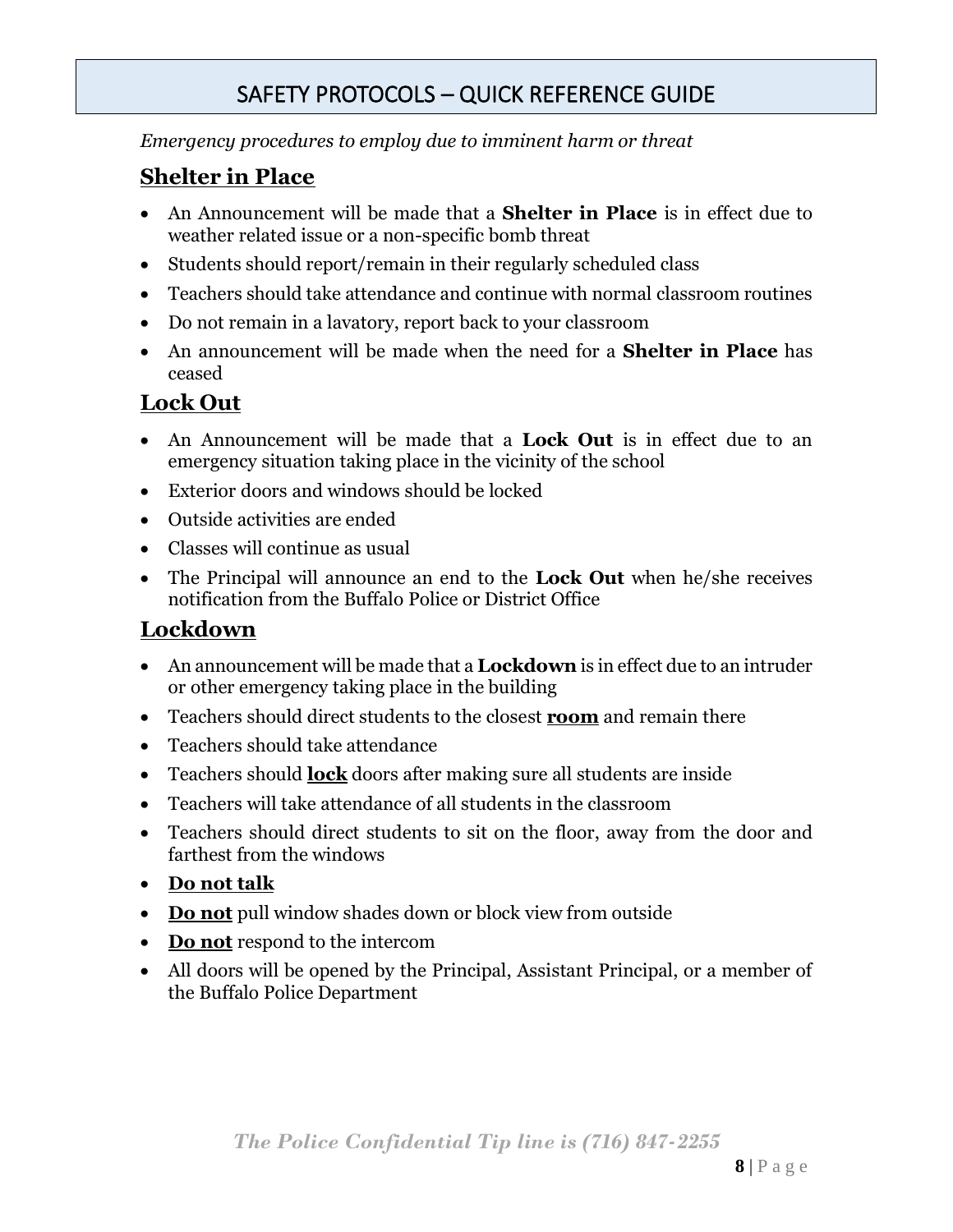# EMERGENCY LOCKDOWN PROCEDURES

<span id="page-8-0"></span>It is incumbent upon all personnel working within the Buffalo Public School District to become well-versed in the safety measures outlined in the safety plans created and sanctioned by the District. These plans are in place to serve as a guide should an incident happen within a school and should be followed as closely as practicable under the circumstances.

In an emergency situation an order to **shelter**; remain in the building or upon premises, or **evacuate**; leave the building or premises, will be given. Said order may be initiated by the building administrator, or designee, or a first responder, usually a member of the fire or police department. Upon a predetermined signal or consent from a person authorized to do so, the order will be rescinded.

If a **SHELTER** order is necessary, it will fall within one of following three areas:

**Lockdown** (an imminent threat exists within the building)

**Lockout** (a threat exists outside the building in proximity to the building)

**Shelter-in-Place** (threat requires moving school population to a single or multiple locations within the school)

If an **EVACUATE** order is necessary, it will fall within one of the following areas:

**On-Site Evacuation** (an exterior location on school grounds)

**Off-Site Evacuation** (relocation to a pre-determined off site location)

**Early Dismissal** (students released from school prior to completion of school day)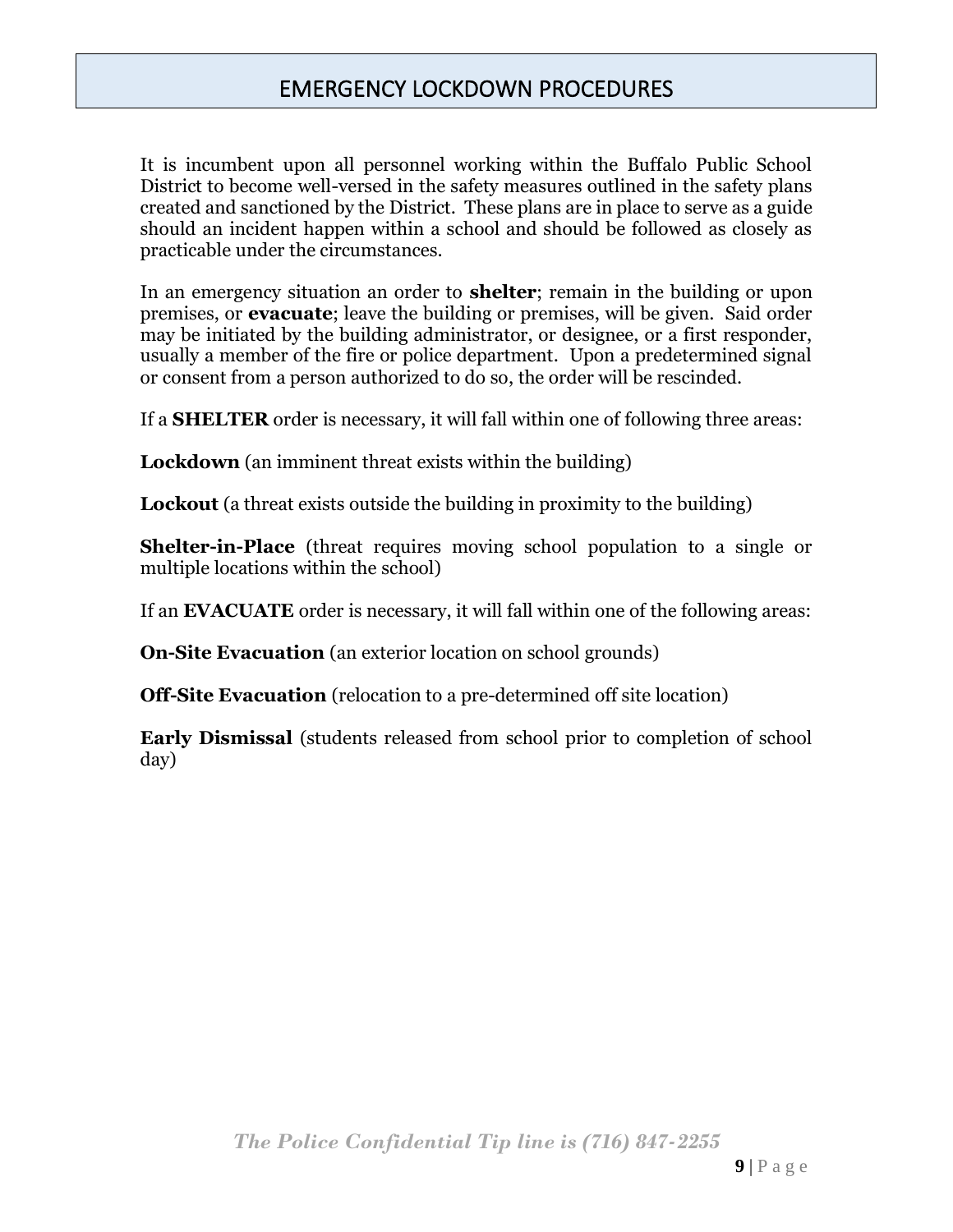## SHELTER IN PLACE

#### <span id="page-9-0"></span>**Social Media Threat / Non-Specific Bomb-Threat / Weather Related**

#### **ANNOUNCE "SHELTER-IN-PLACE". DO NOT USE CODES.**

#### **CALL 911**

**ACTIVATE BUILDING LEVEL EMERGENCY RESPONSE TEAM.**  Instruct them to scan common areas for anything that looks unfamiliar.

**CONSULT** with police officers regarding findings.

If there does not appear to be an explosive device, building administrators shall make the decision to evacuate or resume school day.

#### **IF A DEVICE IS FOUND:**

#### **IMMEDIATELY CALL 911**

**ACTIVATE BUILDING LEVEL EMERGENCY RESPONSE TEAM.**  Instruct them to find an internal location to move students to as far away from device as possible. Make certain that path to designated area is cleared.

**PROVIDE** as much detail as possible to first responders regarding location and makeup of the device.

**EVACUATE** when given directive by first responder and only when it can be done safely.

#### **SHELTER IN PLACE WILL END ONLY WHEN THE PRINCIPAL, ADMINISTRATIVE DESIGNEE, OR FIRST RESPONDER SIGNALS THAT THE THREAT HAS BEEN REMOVED.**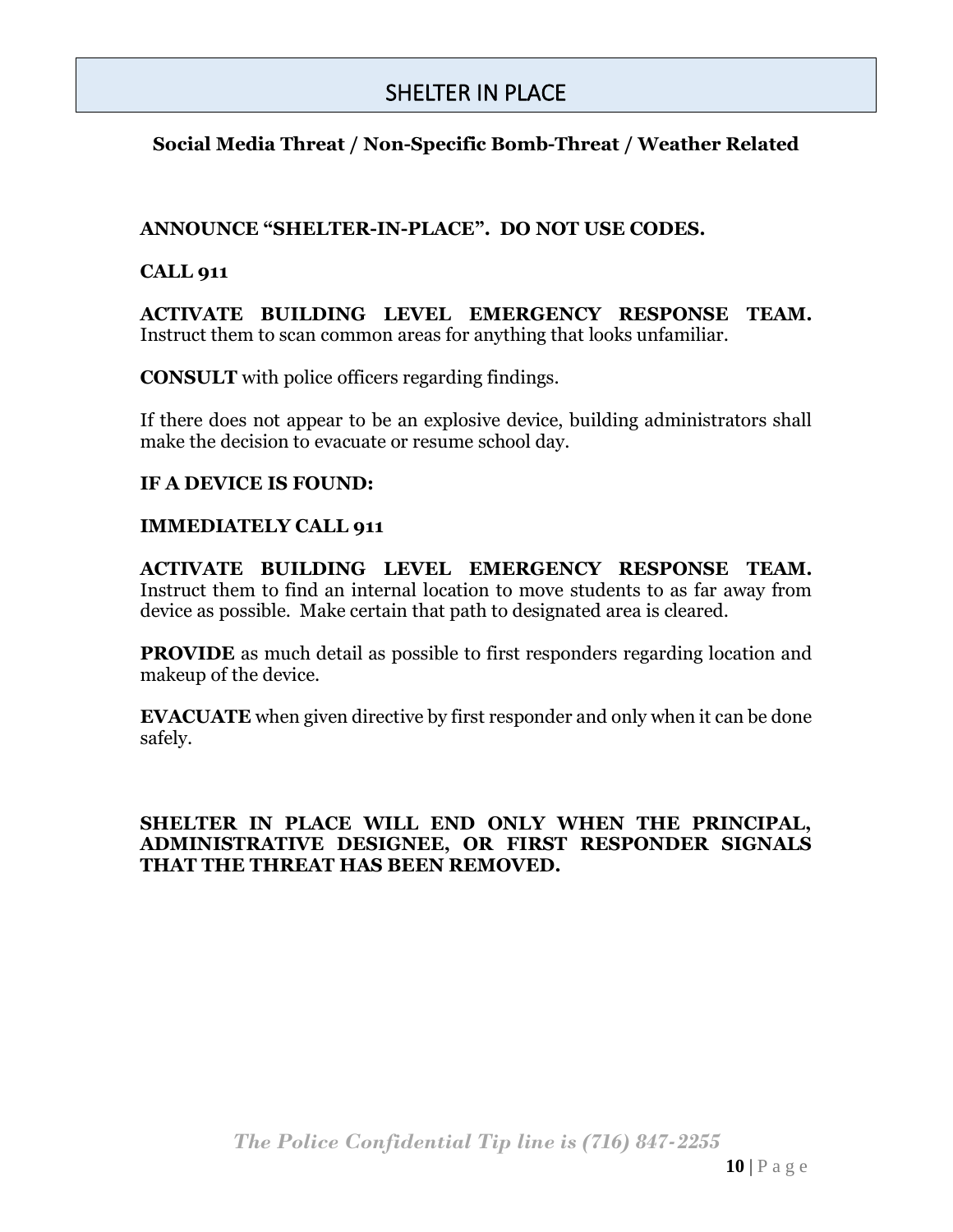# LOCKOUT

#### <span id="page-10-0"></span>**Threat Outside of the Building in Proximity to the Building**

#### **ANNOUNCE "LOCKOUT". DO NOT USE CODES.**

If the school was notified by first responders of an incident occurring outside the school, it is not necessary to notify them that the school is in lockout. Generally, a police officer will respond to the school to assist during the lockout and keep administrators apprised of the situation.

If the school is initiating the lockout due to an incident occurring outside the school, the police should be notified immediately. Provide as many details as possible regarding the event.

**RETURN** all students who may be outside into the building.

#### **LOCK ALL EXTERIOR DOORS AND WINDOWS.**

**LIMIT ENTRY** to building once lockout is initiated. Any entry into building during lockout is on a one-on-one basis and only through a designated door which is monitored.

**CLASSES** should continue as scheduled.

Notification of the cessation of lockout will be given when the threat is removed. It can be given in a manner appropriate to the respective buildings.

If a police officer does not respond to the lockout, the police should be notified that the lockout has been lifted.

#### **LOCKOUT WILL END ONLY WHEN THE PRINCIPAL, ADMINISTRATIVE DESIGNEE, OR FIRST RESPONDER SIGNALS THAT THE THREAT HAS BEEN REMOVED**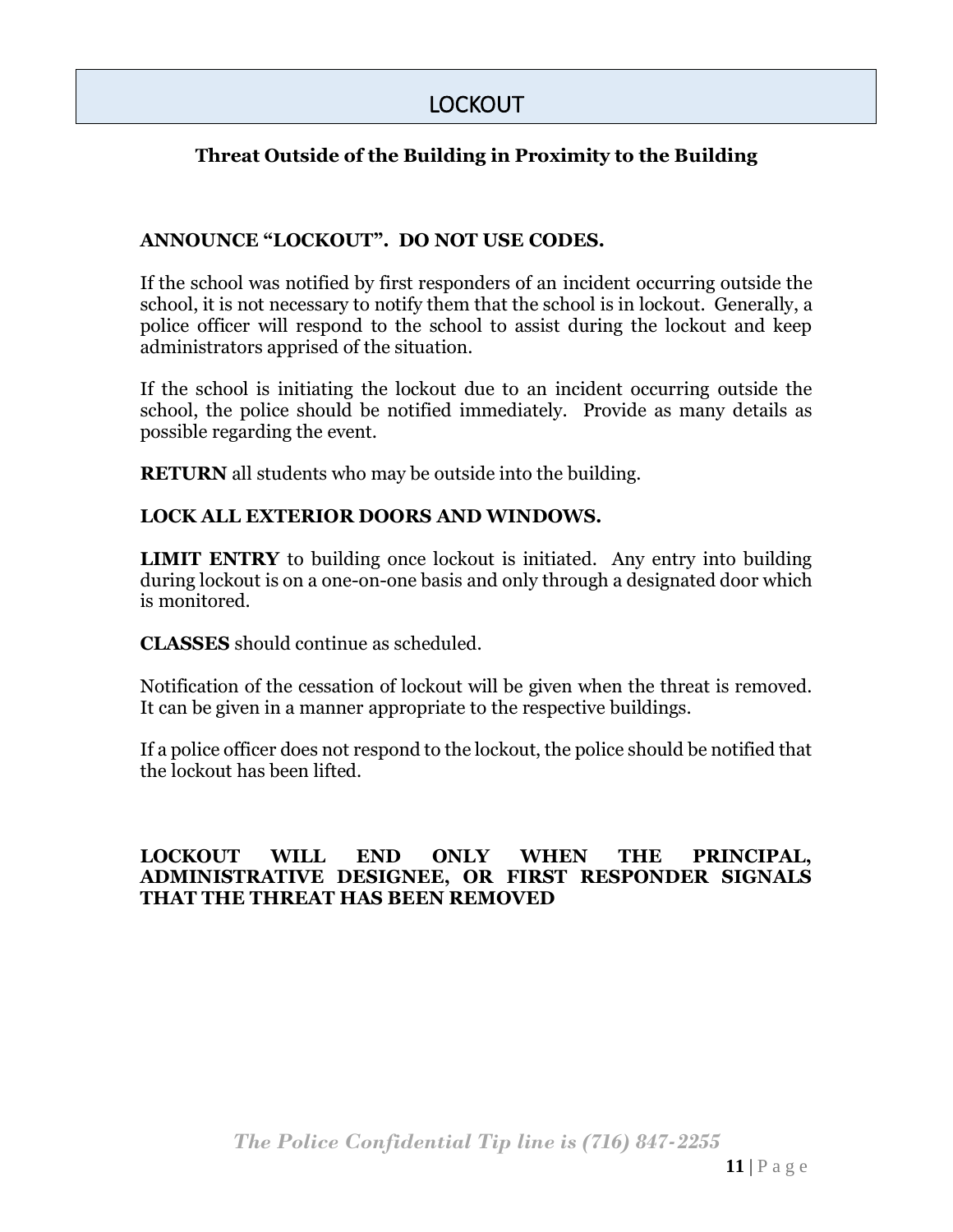## LOCKDOWN

#### <span id="page-11-0"></span>**An Imminent Threat Exists Within the Building Social Media Threat / Specific Bomb-Threat / Threat of a Weapon**

#### **Internal Threat**

**ANNOUNCE "LOCKDOWN". DO NOT USE CODES.** Call 911 and give as many details as possible, including description of person(s) and location, if weapons are being used and if injuries have occurred.

**IMMEDIATELY** remove students from hallways and areas near you into your room, office or room with a lockable door. This includes common areas and restrooms adjacent to classrooms.

**LOCK** classroom doors and have students sit on the floor by the wall outside of view from the door window. Remain out of sight and keep students quiet.

**DO NOT** cover windows.

**LEAVE** lights on and blinds raised.

**TAKE ATTENDANCE** documenting all students within the room or area. Also document last known locations of students assigned to respective classroom or area.

**ATTEND** to injured. Document all injuries.

**REMAIN** secreted in room at all times. **NO ONE** is to leave for any reason.

**DO NOT** allow anyone to enter the room or areas in which you are located.

**MAINTAIN SILENCE. DO NOT** respond or communicate to anyone outside room unless you can verify the person is a first responder.

**KEEP DOORS LOCKED** at all times allowing no one into your room or area.

**DO NOT** answer classroom telephones.

**DO NOT** respond to a fire alarm unless it can be determined a fire is raging.

**DO NOT** respond to any announcements or other school-wide communications.

#### **ALL DOORS WILL BE OPENED BY THE PRINCIPAL, ASSISTANT PRINCIPAL, or a MEMBER OF THE BUFFALO POLICE DEPARTMENT.**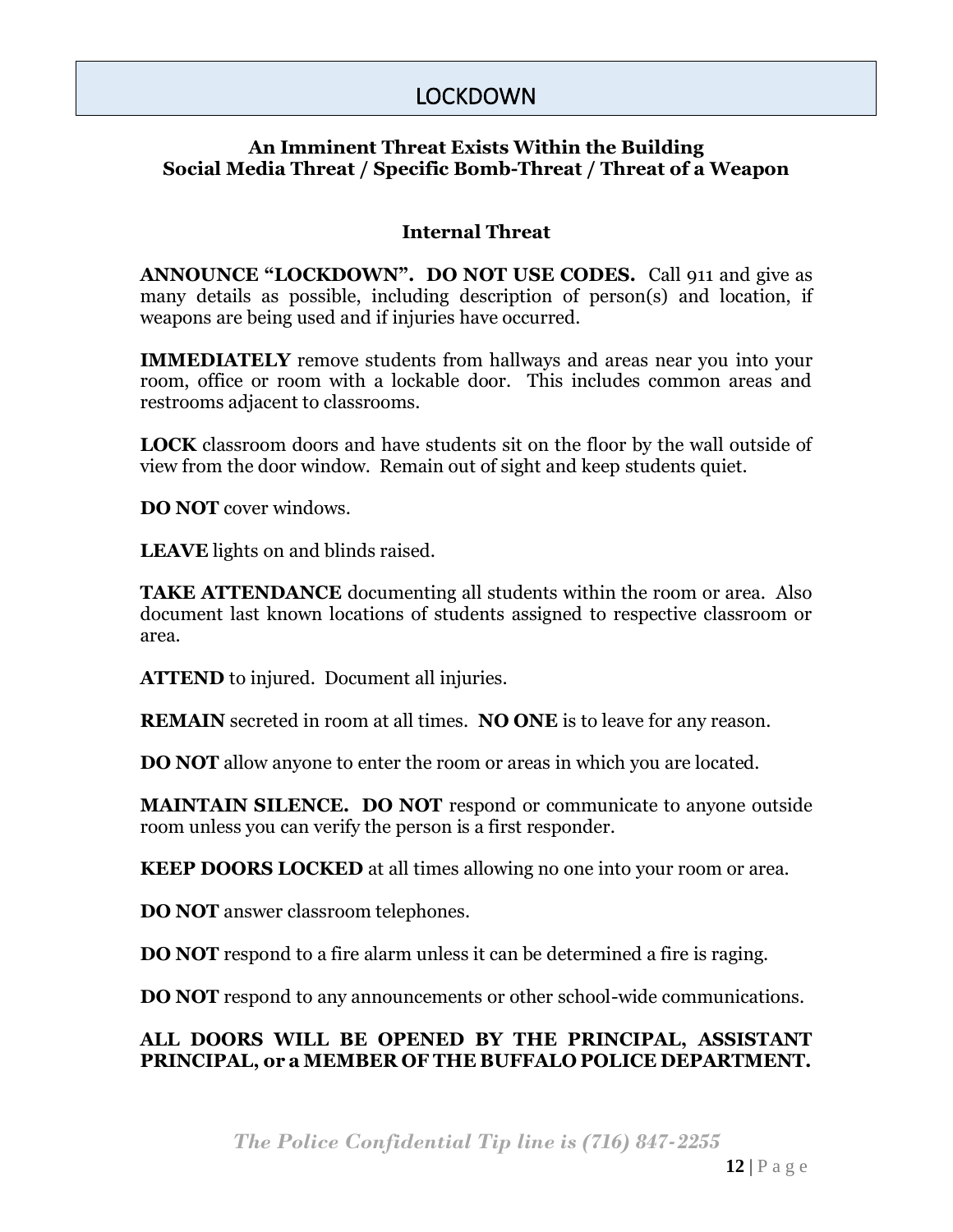# EMERGENCY SAFETY DRILLS

<span id="page-12-0"></span>During annual emergency drills (lockdown, etc.) conducted with the Buffalo Police Department or when drills are conducted without police supervision, the following materials are to be utilized.

- 1. Parent Letter
- 2. School Messenger Call System Message
- 3. Grade-level scripts for the teacher use

The purpose of the following materials is to adequately prepare students and parents for the seriousness of the drills and to reduce any potential student trauma or fear during the completion of the drill. Materials are available in the OSL Document Library in the section, Safety Drills and are also included below.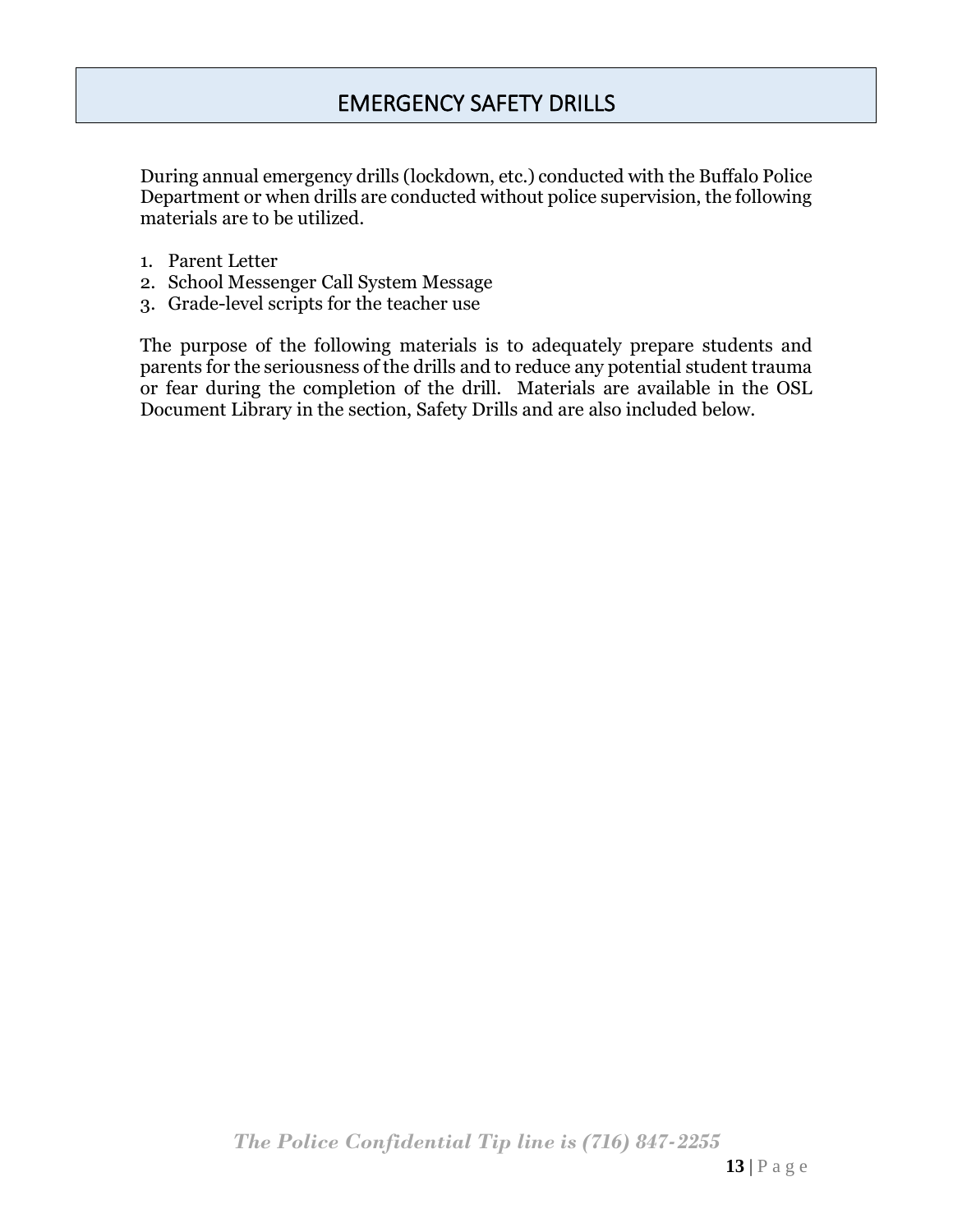# <span id="page-13-0"></span>SAFETY DRILLS – PARENT LETTER PRIOR TO CONDUCTING LOCKDOWN

#### (DATE)

Dear Parents:

One of the components of New York State "Project Save" legislation is the requirement to practice Emergency Response Drills (Safety Drills). The Buffalo Police Department partners with our school to assure satisfactory completion of the drills.

In compliance with "Project Save" requirements we will hold our first practice drill on (DAY & DATE). Before this date, teachers will discuss this safety drill in their classrooms with the students. Teachers will share the comparison of fire drills that are held regularly. As we practice "fire drills" to keep us safe outside our school, we will practice "Safety Drills" to keep us safe inside our school.

Our Safety Drill includes the following procedures in each classroom once a building announcement has been made:

- Teacher closes and locks classroom door, lights on and blinds raised.
- Students will move to an area in the classroom away from windows/doors, and be seated on the floor.
- Everyone waits for the official "all clear" from the principal or Police Chief.

We are committed to maximizing the safety of everyone in our school by practicing these drills. We also want every student to be comfortable with our procedures and confident that they are safe in school.

Please do not hesitate to call with any questions you may have.

Sincerely,

(PRINCIPAL)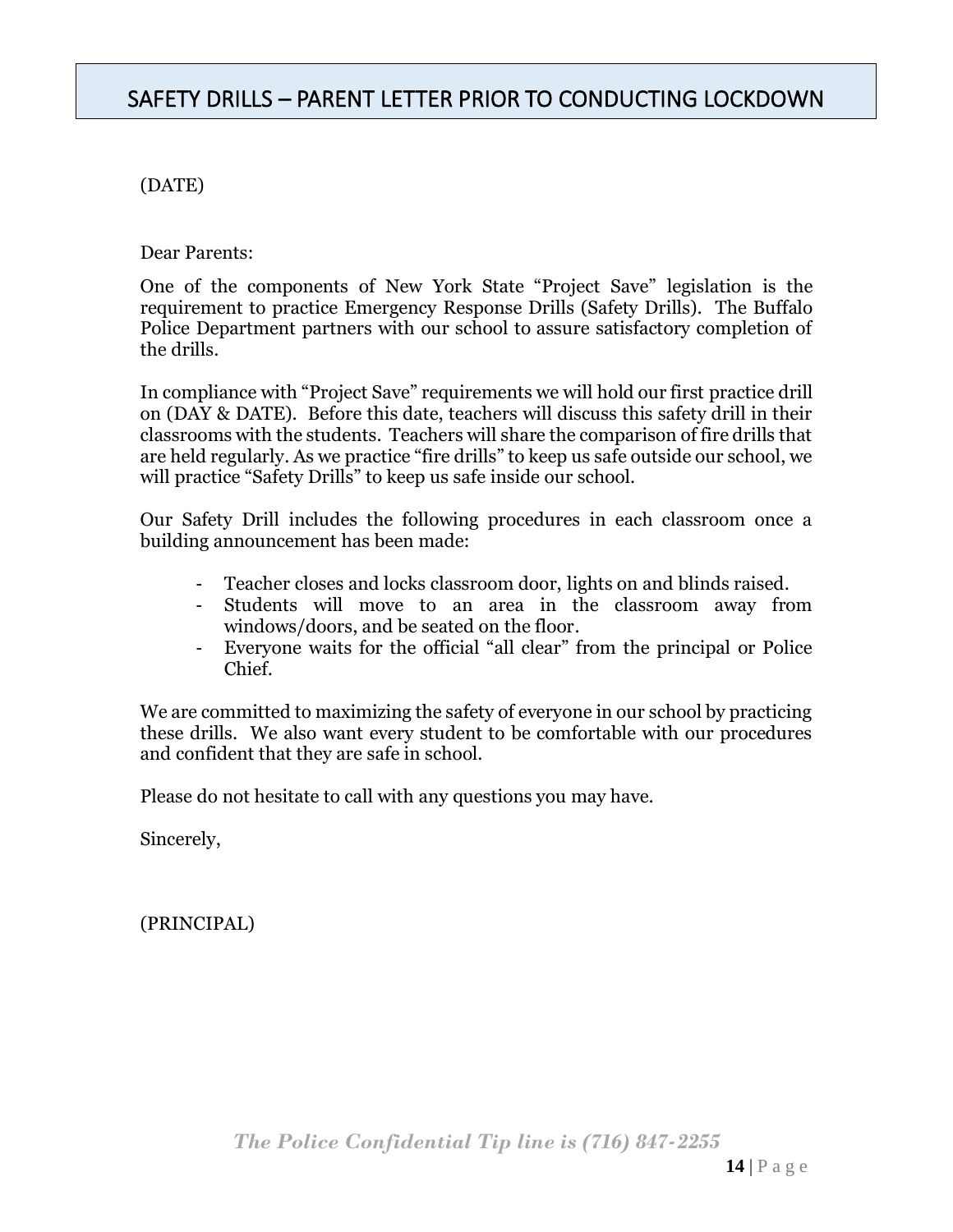<span id="page-14-0"></span>Dear Parents:

This is (PRINCIPAL).

One of the components of New York State "Project Save" legislation is the requirement to practice Emergency Response Drills (Safety Drills). The Buffalo Police Department partners with our school to assure satisfactory completion of these drills.

In compliance with "Project Save" requirements, we will hold our first practice drill on (DAY & DATE). Before this date, teachers will discuss this safety drill in their classrooms with the students.

A letter has been sent home with your child with additional details.

We are committed to maximizing the safety of everyone in our school by practicing these drills. We also want every student to be comfortable with our procedures and confident that they are safe in school.

Please do not hesitate to call me with any questions you may have.

Thank you.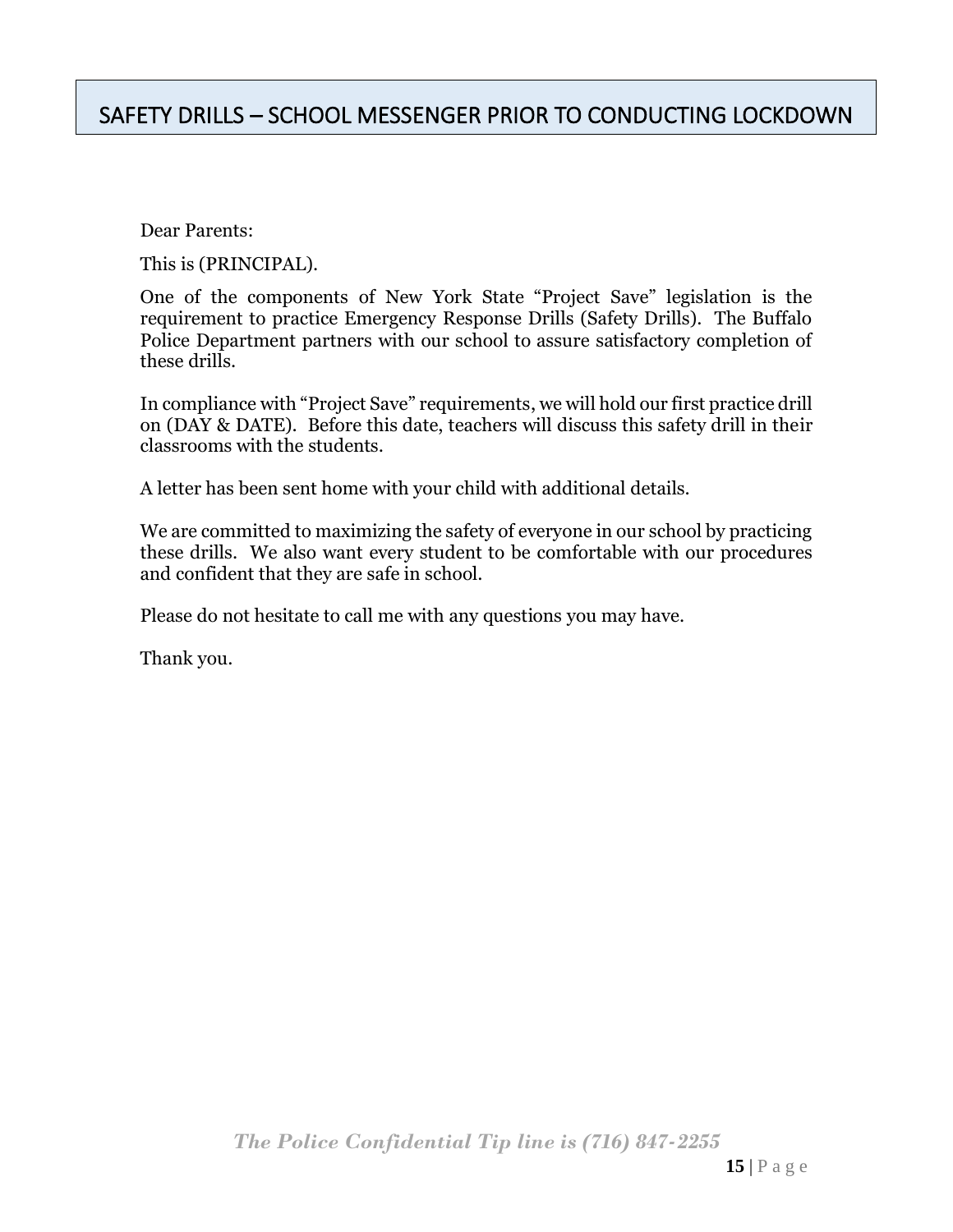# <span id="page-15-0"></span>SAFETY DRILLS – PRE-K TO 4TH GRADE LOCKDOWN DRILL **TEACHER TRANSCRIPT**

DIRECTIONS: Below is a script to assist you in teaching your students about Lockdown concepts and drills. Carry out this lesson in the age appropriate manner in which you conduct all instruction for your students. You are the teacher for your students, however, if you need guidance or support in doing this, please feel free to contact your building administration or Student Support Team.

Remember that Lockdown Drills can be particularly problematic for students who have experienced trauma or are prone to anxiety. Our goal as a district is to manage Lockdown Drills in a way that minimizes student distress by having the drills become as automatic and routine as fire drills.

#### SCRIPT:

(Be prepared, scripts and discussions may vary by classroom depending on age level and student population).

#### **Teacher**:

"How many of you can remember a time when you ran ahead of a grown-up to the street corner and they'd be slower to get there, so when you got there without them they'd shout 'Stop!' or 'Freeze!' and you'd have to wait for them, there at the corner, before going into the street?" (show of hands) "Can you tell me why they wanted you to stop?"

#### **Steer student responses toward:**

"There were cars that you might not see, drivers who might not see you, parents wanted to keep you safe, etc."

#### **Teacher:**

"Well, sometimes there still might be dangers that you can't see that the grownups know about and so they tell you to 'stop!' and even hide, sometimes, and wait for them to say 'All Clear, you can come out now.' And it's good to practice that."

"Just as we sometimes practice fire drills so that we'll know what to do in case there is a fire, we are now going to practice being safe when there's trouble around. The bad thing may never happen, but when we're practiced in protecting ourselves, then we don't have to worry that we won't know what to do. Even the toughest grown-ups in the police and army practice what they're going to do in a difficult situation."

"Can anyone tell me other things we do to be safe and prepared just in case something bad happens?"

#### **Steer student responses toward:**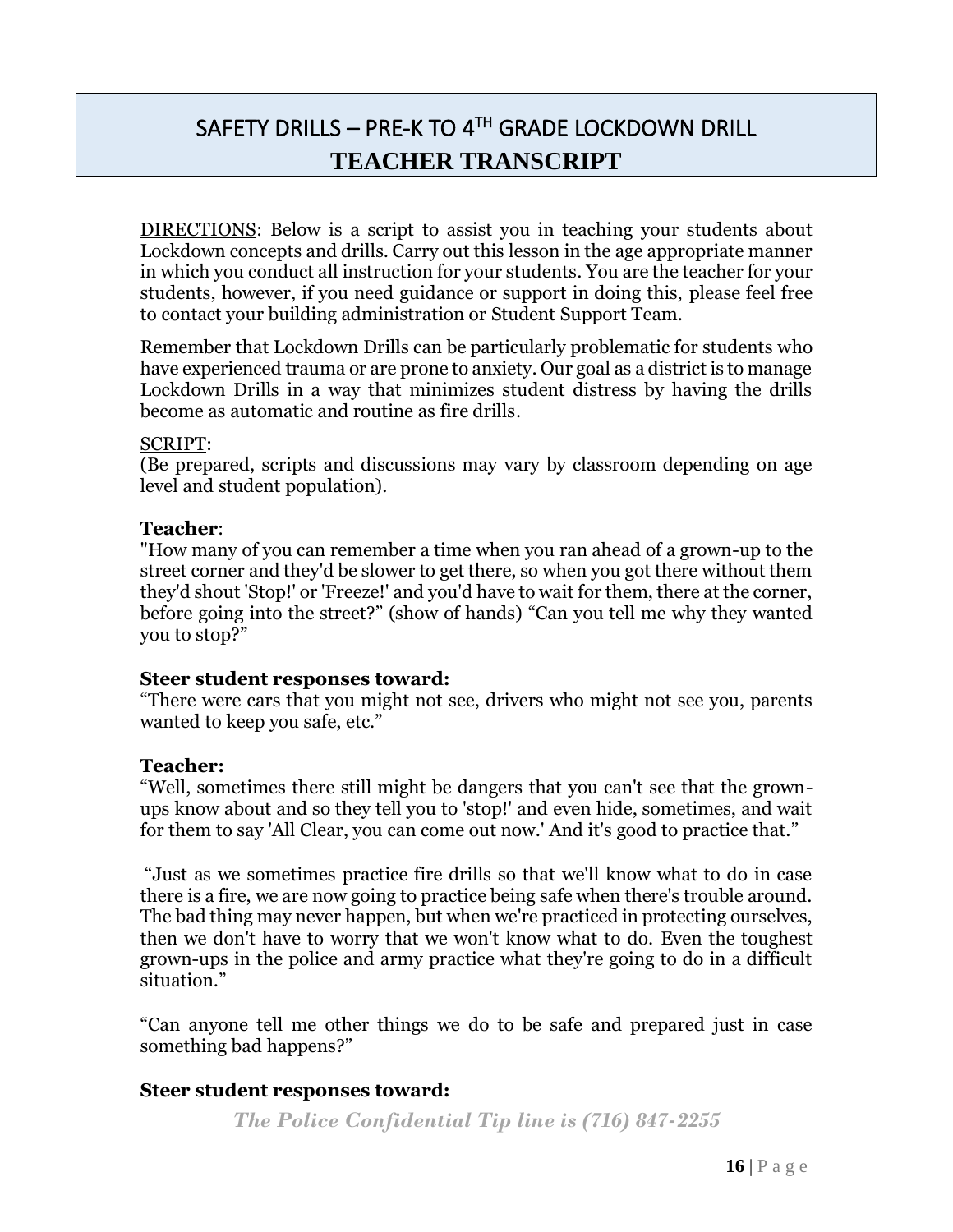Locking doors, bringing an umbrella when rain is expected, wearing bicycle helmets, etc.

#### **Teacher:**

Focus on bicycle helmets.

"Can anyone tell me why we wear helmets when we ride our bikes?"

#### **Steer student responses toward:**

"We don't expect to fall, but if we do, we'll be protected. Then we don't have to worry. We can just ride our bikes and not even think about falling, because we have the situation covered. Being prepared is a 'just in case' measure that helps you to feel safe. Having a plan like this and practicing what to do in a lockdown drill means that we don't have to worry about these things and we can focus on having fun and learning at school."

#### **Teacher:**

Here are the steps of what we do during a lockdown drill:

The acronym is PAL.

P is for PAUSE: First, pause and take a deep breath. Breathing helps your mind work.

A is for ADULT: Wherever you are on campus, find a trusted adult. If you are in the classroom, stay there and find your teacher or other adult in the room. If you are outside, look for the teacher or other adult closest to you to tell you what to do and where to go.

L is for LISTEN: Listen to the adult's instructions. The adult will know what to do and will tell you. This is trickier than a fire drill because depending on where you are, you won't always go to the same place each time. You will know what to do if you listen. Also during this time, the teachers will lock the doors to their classrooms. When everything is safe, the adult will tell you that everything is all clear and we can go back to our regular school day.

We are all here to keep you safe. Practice means we are prepared and can feel confident

#### DEBRIEF

It is also critical to debrief with younger students after all lockdown drills to provide further support. These discussions should be open-ended and encourage expression. Remember that as adults we need to validate all feelings and provide reassurance wherever possible.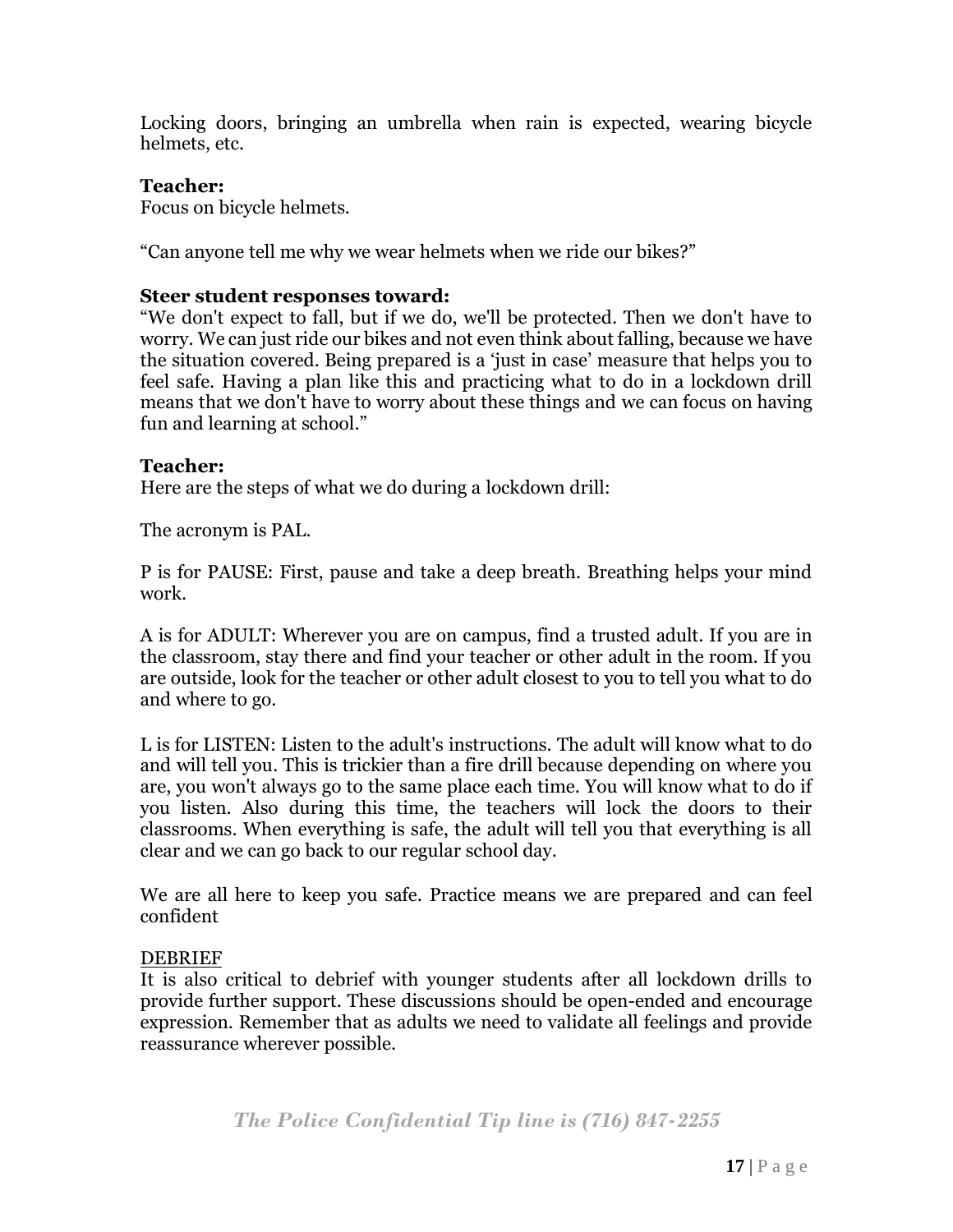#### **Teacher:**

"What was it like to do this lockdown drill?"

"What kinds of thoughts came to your mind during/after the drill?

"What helped you know that you were safe?"

"What might help you feel safer next time?"

"What can people do to calm ourselves down if we do start to feel scared?"

Self-Calming Techniques:

Teach students how to calm themselves by focusing on their breathing [breathe in through nose, out through mouth].

Teach self-affirmation statements like "the door is locked and I'll be safe" or "my teacher is here to protect me" and have students silently repeat these statements.

Teach distraction techniques like counting or looking around the room at reassuring objects.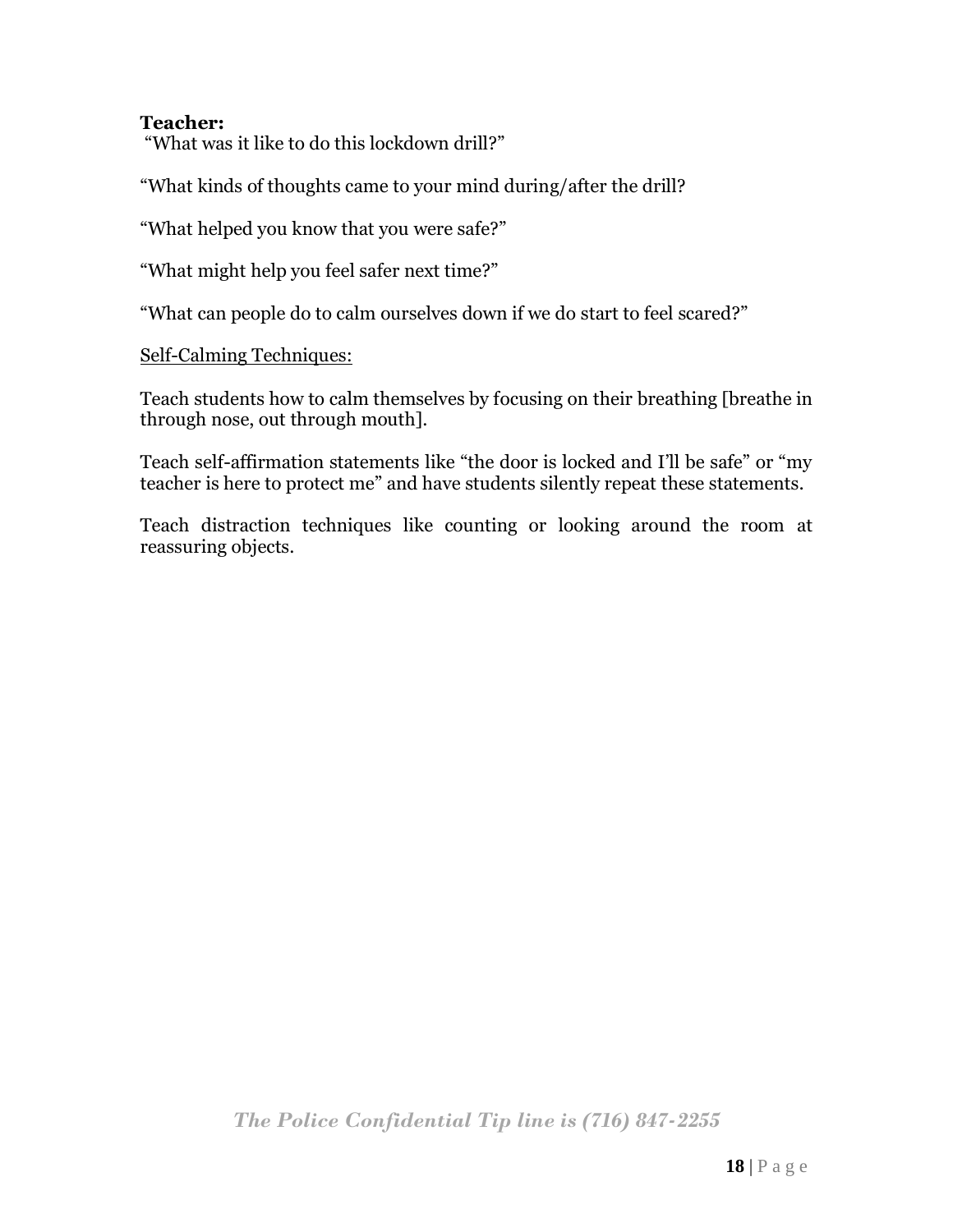# <span id="page-18-0"></span>SAFETY DRILLS  $-5^{\text{TH}}$  TO  $8^{\text{TH}}$  GRADE LOCKDOWN DRILL TEACHER SCRIPT

DIRECTIONS: Below is a script to assist you in teaching your students about Lockdown concepts and drills. Carry out this lesson in the age appropriate manner in which you conduct all instruction for your students. You are the teacher for your students, however, if you need guidance or support in doing this, please feel free to contact your building administration or Student Support Team.

Remember that Lockdown Drills can be particularly problematic for students who have experienced trauma or are prone to anxiety. Our goal as a district is to manage Lockdown Drills in a way that minimizes student distress by having the drills become as automatic and routine as fire drills.

#### SCRIPT:

(Be prepared, scripts and discussions may vary by classroom depending on age level and student population).

#### **Teacher:**

"Today we are going to talk about safety. What are some of the things we do to keep you safe at school?"

#### **Steer Student Responses Toward:**

"Staff IDs, visitor sign-in and passes, fire drills, outside doors locked, etc."

#### **Teacher:**

**"**Very good. So, let's talk about how students should never open a door at school to let someone into the building. This is a hard one, because we are taught to be courteous and help others, but in school, all people who come to the building should go through the main office and check in. The rule is always 'Safety First' and today we are going to practice another way to keep you safe. We are going to talk about a Lockdown Drill.

Does anyone know what we need to do during a lockdown drill?"

#### **Steer Student Responses Toward**

"Listen to adult, follow directions, voices off, pay attention"

#### **Teacher:**

Here are the steps of what we do during a lockdown drill: The acronym is PAL.

P is for PAUSE: First, pause and take a deep breath. Breathing helps your mind work.

A is for ADULT: Wherever you are on campus, find a trusted adult. If you are in the classroom, stay there and find your teacher or other adult in the room. If you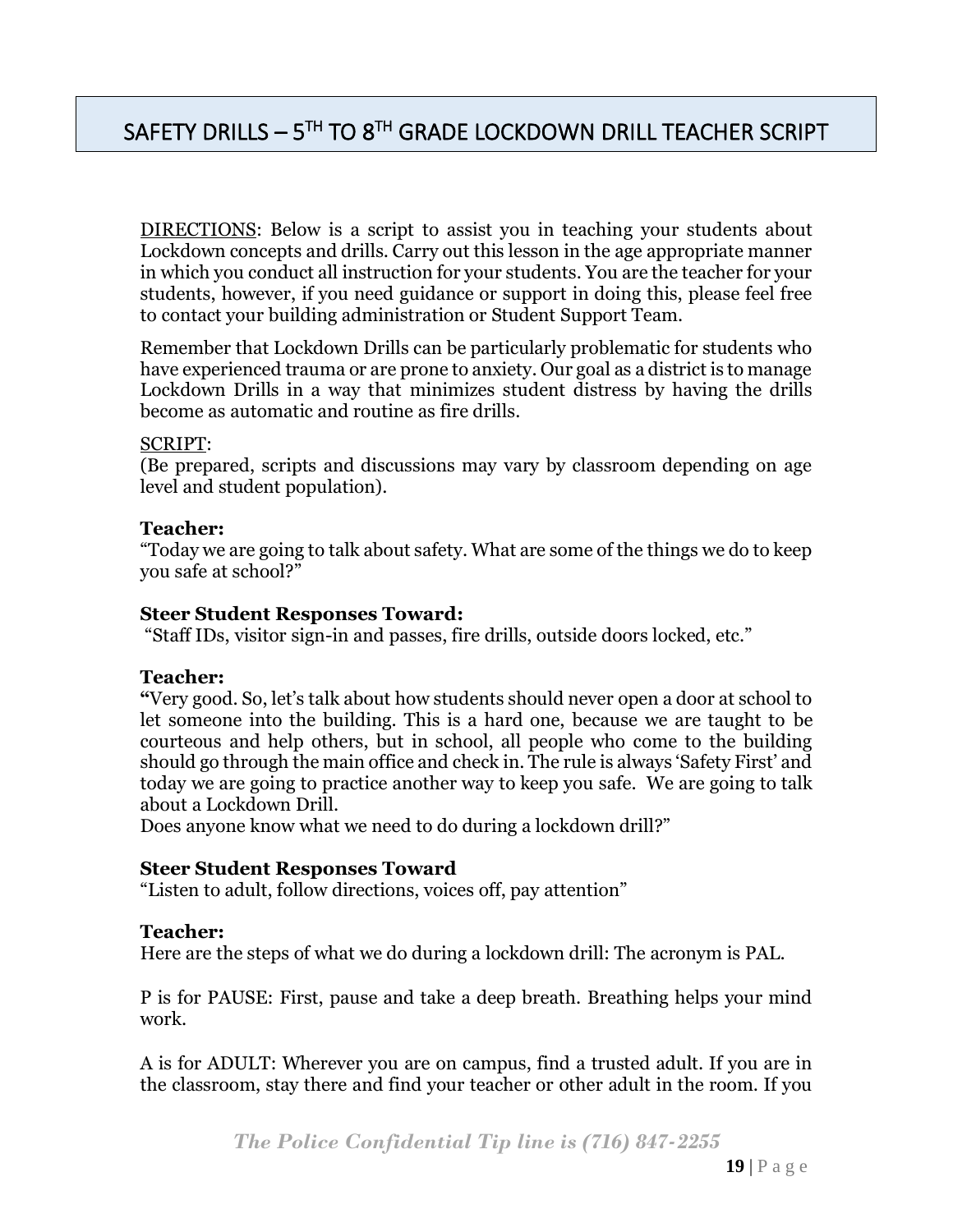are outside, look for the teacher or other adult closest to you to tell you what to do and where to go.

L is for LISTEN: Listen to the adult's instructions. The adult will know what to do and will tell you. This is trickier than a fire drill because depending on where you are, you won't always go to the same place each time. You will know what to do if you listen. Also during this time, the teachers will lock the doors to their classrooms. When everything is safe, the adult will tell you that everything is all clear and we can go back to our regular school day. Remember, we are all here to keep you safe. Practice means we are prepared and can feel confident that we all know what to do just in case.

#### DEBRIEF

It is also critical to debrief with students after all lockdown drills to provide further support. These discussions should be open-ended and encourage expression. Remember that as adults we need to validate all feelings and provide reassurance wherever possible.

#### **Teacher:**

"What was it like to do this lockdown drill?"

"What kinds of thoughts came to your mind during/after the drill?

"What helped you know that you were safe?"

"What might help you feel safer next time?"

"What can people do to calm ourselves down if we do start to feel scared?"

#### Self-Calming Techniques:

Teach students how to calm themselves by focusing on their breathing [breathe in through nose, out through mouth].

Teach self-affirmation statements like "the door is locked and I'll be safe" or "my teacher is here to protect me" and have students silently repeat these statements.

Teach distraction techniques like counting or looking around the room at reassuring objects.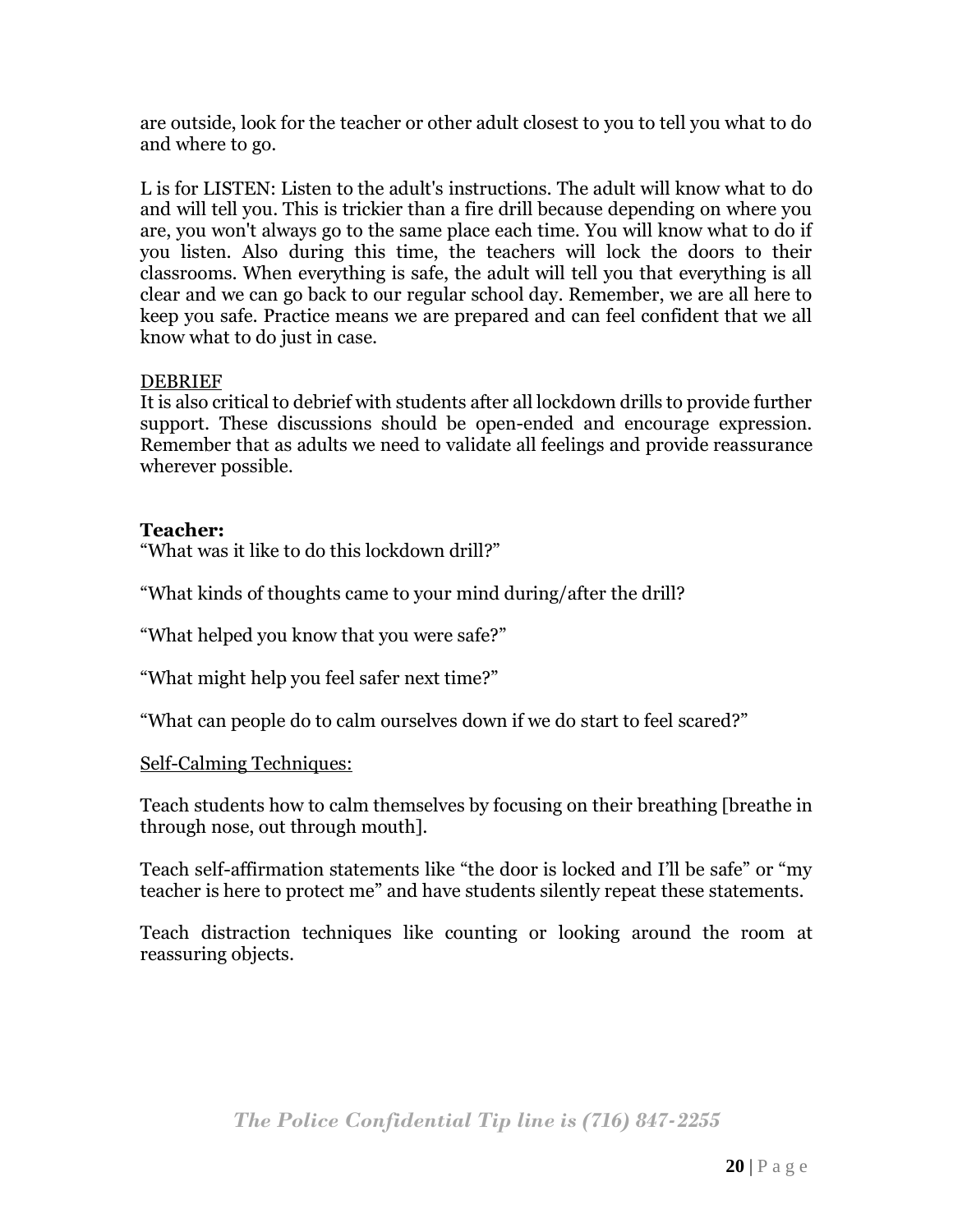<span id="page-20-0"></span>DIRECTIONS: Below is a script to assist you in teaching your students about Lockdown concepts and drills. Carry out this lesson in the age appropriate manner in which you conduct all instruction for your students. You are the teacher for your students, however, if you need guidance or support in doing this, please feel free to contact your building administration or Student Support Team.

Remember that Lockdown Drills can be particularly problematic for students who have experienced trauma or are prone to anxiety. Our goal as a district is to manage Lockdown Drills in a way that minimizes student distress by having the drills become as automatic and routine as fire drills.

#### SCRIPT:

(Be prepared, scripts and discussions may vary by classroom depending on age level and student population).

#### **Teacher:**

"Today we are going to talk about safety. What are some of the things we do to keep you safe at school?"

#### **Steer Student Responses Toward:**

"Staff IDs, visitor sign-in and passes, fire drills, outside doors locked, etc."

#### **Teacher:**

**"**Very good. So, let's talk about how students should never open a door at school to let someone into the building. This is a hard one, because we are taught to be courteous and help others, but in school, all people who come to the building should go through the main office and check in. The rule is always 'Safety First' and today we are going to practice another way to keep you safe. We are going to talk about a Lockdown Drill.

Does anyone know what we need to do during a lockdown drill?"

#### **Steer Student Responses Toward**

"Listen to adult, follow directions, voices off, pay attention"

#### **Teacher:**

Here are the steps of what we do during a lockdown drill: The acronym is PAL.

P is for PAUSE: First, pause and take a deep breath. Breathing helps your mind work.

A is for ADULT: Wherever you are on campus, find a trusted adult. If you are in the classroom, stay there and find your teacher or other adult in the room. If you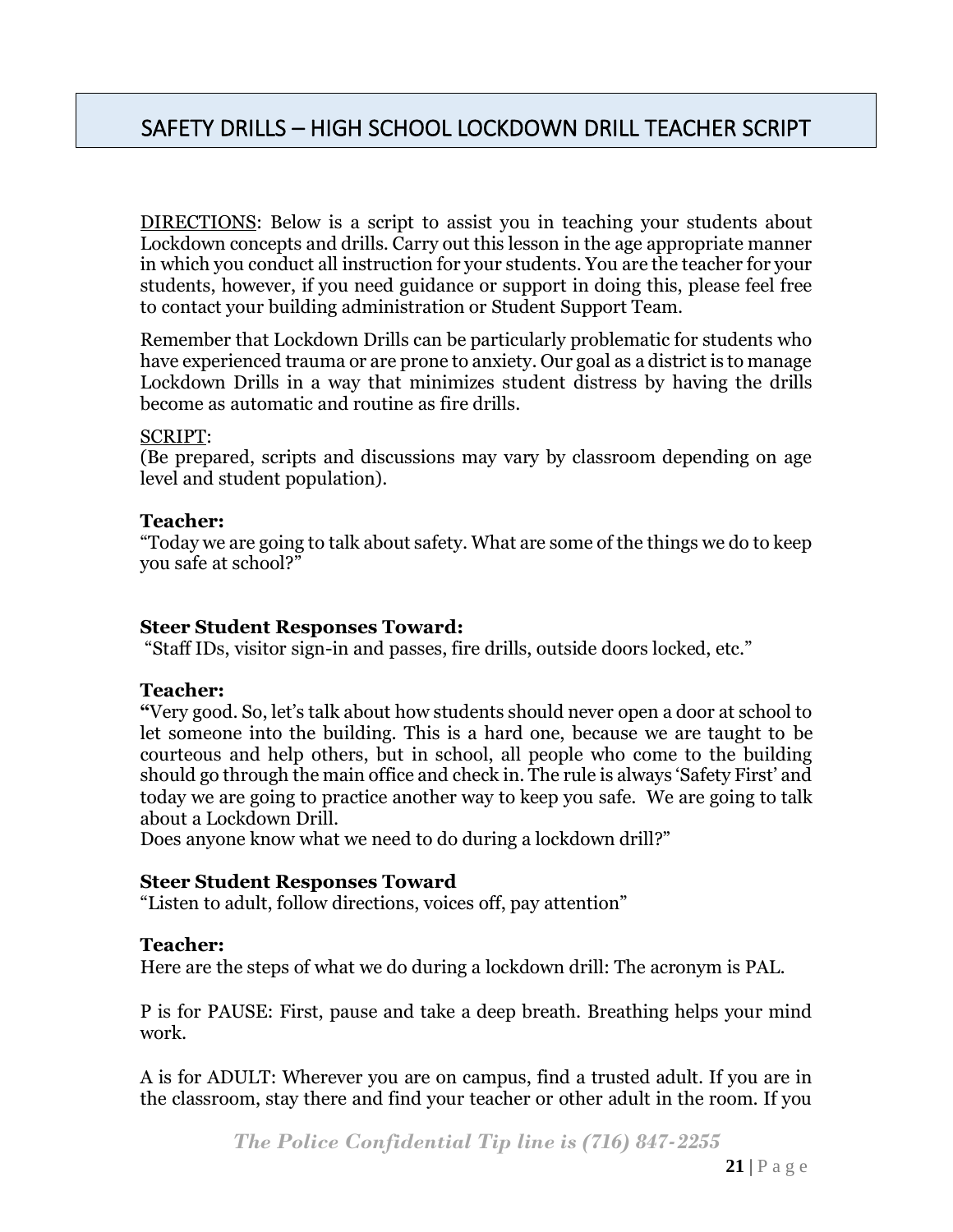are outside, look for the teacher or other adult closest to you to tell you what to do and where to go.

L is for LISTEN: Listen to the adult's instructions.

The adult will know what to do and will tell you. This is trickier than a fire drill because depending on where you are, you won't always go to the same place each time. You will know what to do if you listen. Also during this time, the teachers will lock the doors to their classrooms. When everything is safe, the adult will tell you that everything is all clear and we can go back to our regular school day. Remember, we are all here to keep you safe. Practice means we are prepared and can feel confident that we all know what to do just in case.

#### DEBRIEF

It is also critical to debrief with students after all lockdown drills to provide further support. These discussions should be open-ended and encourage expression. Remember that as adults we need to validate all feelings and provide reassurance wherever possible.

#### **Teacher:**

"What was it like to do this lockdown drill?"

"What kinds of thoughts came to your mind during/after the drill?

"What helped you know that you were safe?"

"What might help you feel safer next time?"

"What can people do to calm ourselves down if we do start to feel scared?"

#### Self-Calming Techniques:

Teach students how to calm themselves by focusing on their breathing [breathe in through nose, out through mouth].

Teach self-affirmation statements like "the door is locked and I'll be safe" or "my teacher is here to protect me" and have students silently repeat these statements.

Teach distraction techniques like counting or looking around the room at reassuring objects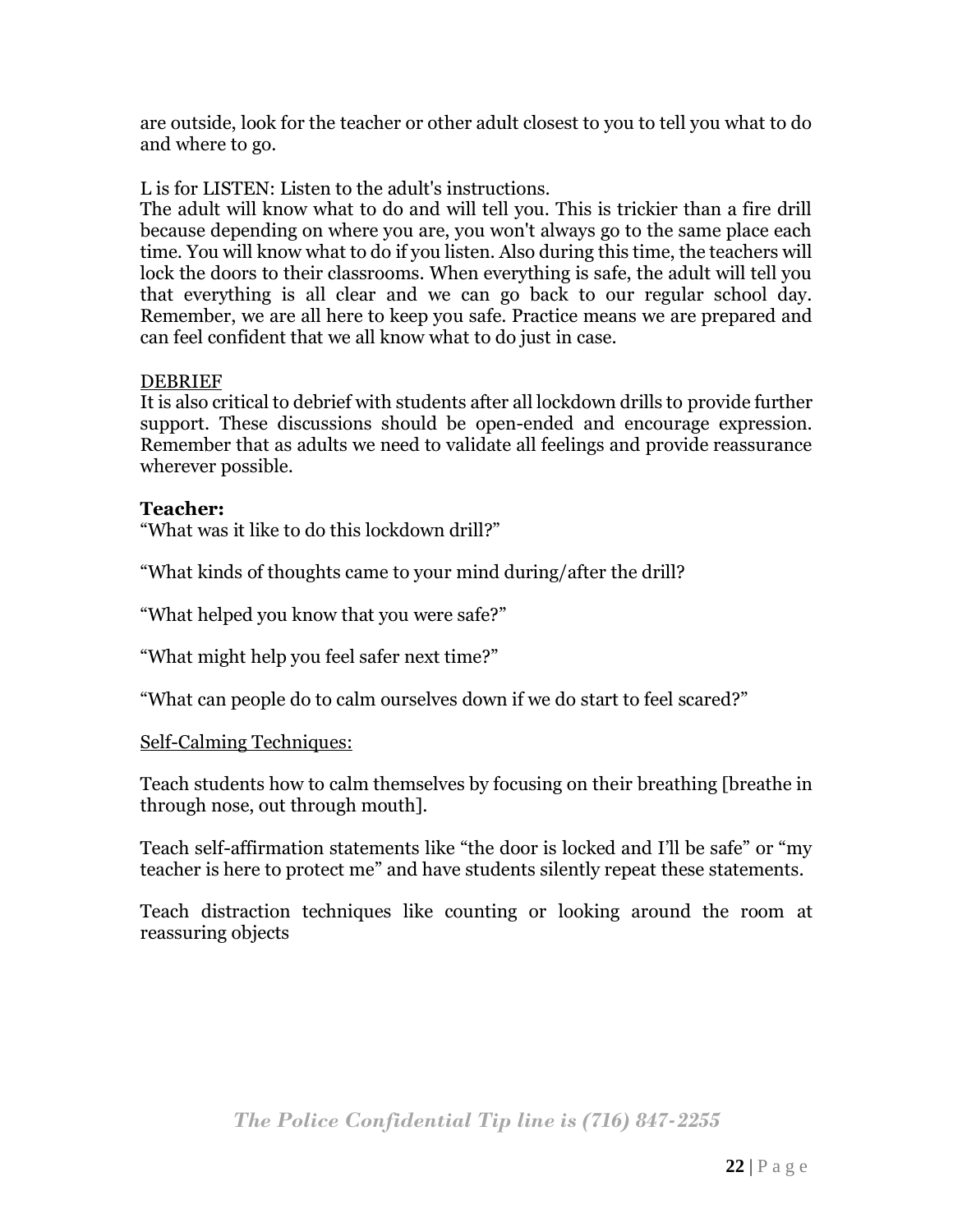#### <span id="page-22-0"></span>Precautions for Wanderers:

- 1. Known wanderers (students who elope) must be formally recognized by conducting a Functional Behavioral Assessment (FBA) and completing a Behavior Intervention Plan (BIP) with parental consent. This may pertain to a student with a disability or a general education student.
- 2. Identification tags should be safely worn by established wanderers and noted on the BIP. Such tags should be standardized in appearance but distinct from ordinary name tags used by teachers, include minimal identification such as initials or ID number, and room number. First or full names should not be placed on the tag in the event the student wanders from the building and is approached by a stranger.
- 3. Certified building staff must be made aware of known wanderers by providing a roster that includes a photograph, full name, grade, and homeroom. Principals may use their discretion to determine if appropriate non-certified staff should be provided with the roster (cafeteria manager, engineer, etc.). The roster should not be posted publicly.
- 4. In such classes where wanderers are in attendance, doors should be kept closed to the extent appropriate or possible.
- 5. Classrooms that include known wanderers must establish an alert system on the classroom door such as a bell or chimes. The purpose of this sound alert is to assist teachers in being aware of a wanderer's movement should teachers be engaged with others.

#### Alert Procedure:

- 1. When a staff member becomes aware that a known wanderer is missing, they must immediately contact an administrator. This is also applicable to a student who may be initiating their first disappearance due to cognitive impairment or another, as yet, unrecognized condition consistent with the accompanying Policy and Regulation.
- 2. The school administrator must immediately issue an all-call building alert that, at a minimum, includes an announcement that
	- a. (Fully Named) Student is unaccounted for and missing; and/or describes the child's appearance (i.e., wearing a green shirt and brown pants);
	- b. Names the classroom of origin;
	- c. Directs all staff that are currently not supervising students to immediately search the building near their area.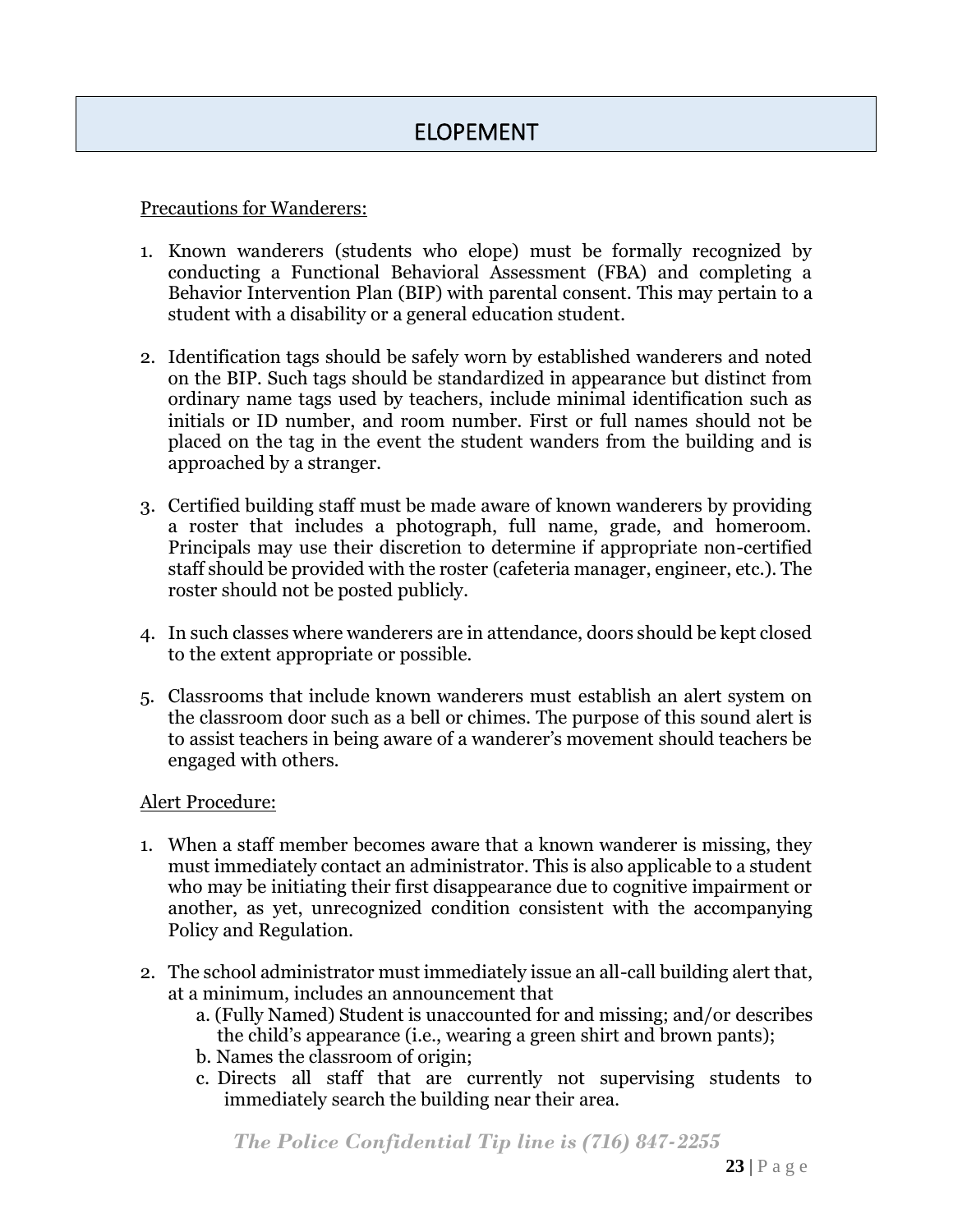- 3. The school administrator will assign a staff member to begin a review of security camera video footage.
- 4. Without delay and upon belief that the student has vacated the school building, the school administrator will call 911 and provide full descriptive details of the student and the disappearance. No more than approximately 5 minutes from the time of the initial report should elapse before this call is made.
- 5. Without delay and upon belief that the student cannot be located, even though there is no confirmation that the child has left the building, the school administrator will call 911 and provide full descriptive details of the student and the disappearance. No more than approximately 5 minutes from the time of the initial report should elapse before this call is made.
- 6. A school administrator or appropriate designee will actively search the external school property and neighborhood while a school administrator or appropriate designee manages the internal building search.
- 7. The school administrator will contact district staff pursuant to emergency contact protocol established by the Office of School Leadership.
- 8. The school administrator will contact the parent and inform them that their child left their class location and has possibly left the school building. The parent will be informed that the police have been called and District procedures are being followed to search for the child. The school administrator will ask the parent to assist in any way possible (such as searching likely locations to which the student may have traveled).
- 9. Upon conclusion of the event, the school administrator will complete an incident summary (*Incident Reporting Form*, available in the OSL Document Library, section, Forms) and provide it to their immediate supervisor.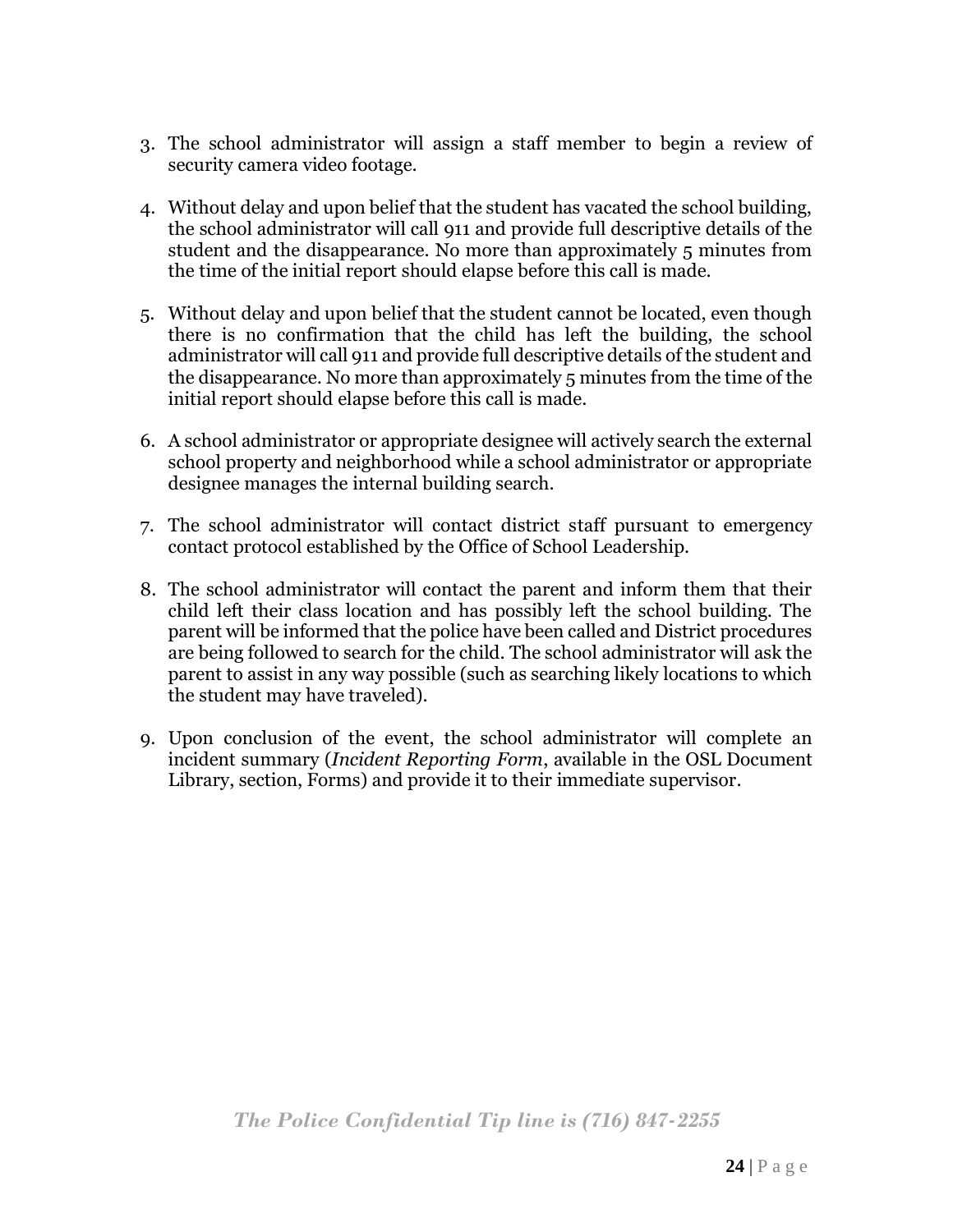# EMERGENCY SCHOOL CLOSING

<span id="page-24-0"></span>In the event that a school is closed due to an isolated emergency (power outage, water main break, gas leak, no heat, etc.), the Executive Director of Plant Services will notify the Associate Superintendent of School Leadership, who will notify the principal and work out the details for relocation to the alternate location (see *Relocation Chart* below). The Associate Superintendent of School Leadership will also notify the Superintendent, and the Special Assistant to the Superintendent.



The entire faculty (administrators and teachers) and staff (teacher aides, teacher assistants, and clerical staff) must report to the assigned alternate location. While the media may state, "All staff report," or "All faculty report," or "All faculty and staff report," principals must make it clear that administrators, teachers, teacher aides, teacher assistants, and clerical staff must report to the alternate location, regardless of what is reported in the media. The principal is not responsible for the engineering staff or cafeteria staff in the event of the faculty and staff being relocated to an alternate site. **Principals are required to have an emergency professional development plan ready to be used in the alternate location with all faculty and staff.**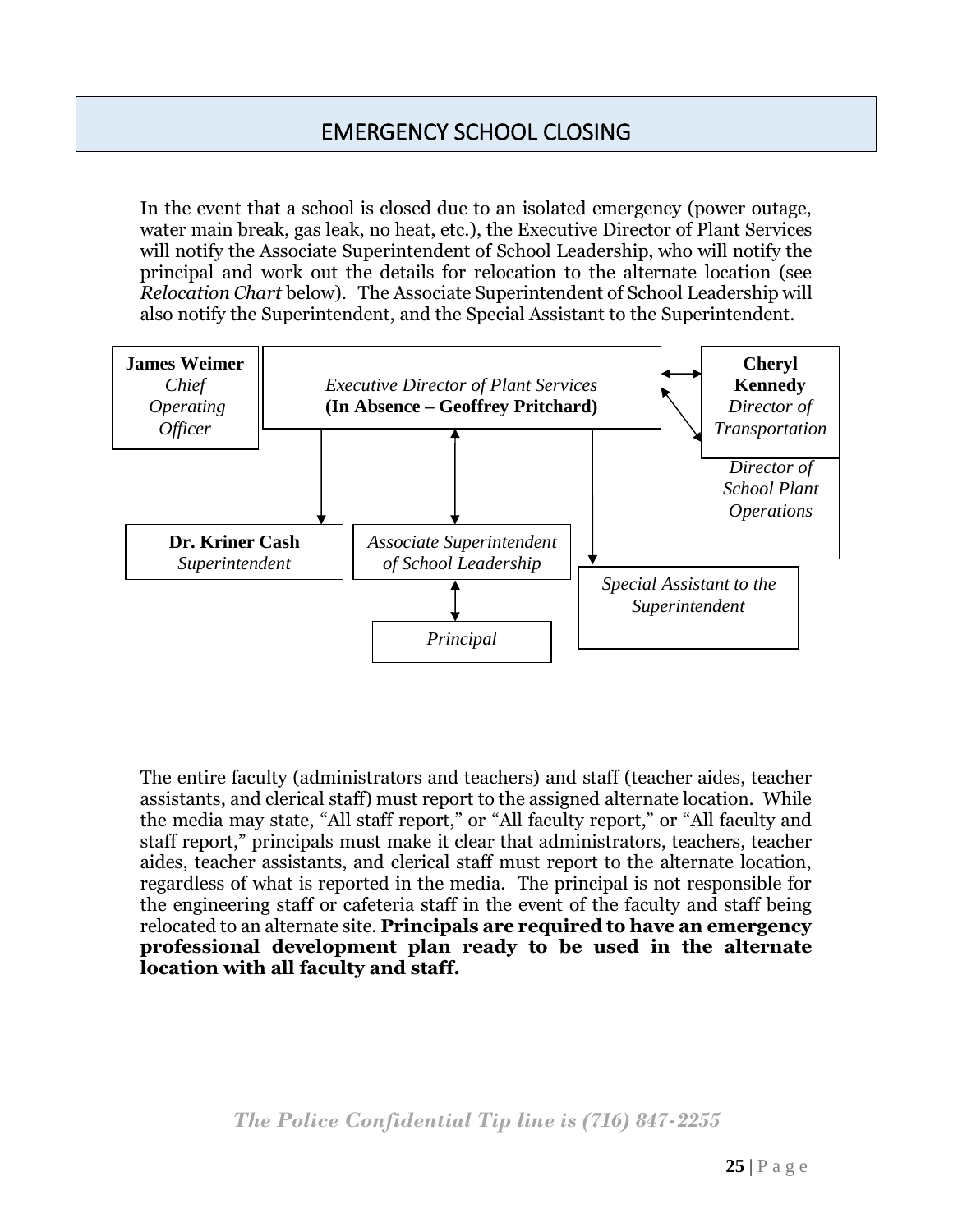| <b>Isolated Emergency School Closings</b><br><b>Relocation Chart - Staff Only</b>                                                                     |                                                                                         |                      |  |  |  |  |  |
|-------------------------------------------------------------------------------------------------------------------------------------------------------|-----------------------------------------------------------------------------------------|----------------------|--|--|--|--|--|
| If these schools are                                                                                                                                  | If these schools are                                                                    | If these schools are |  |  |  |  |  |
| closed, report to                                                                                                                                     | closed, report to                                                                       | closed, report to    |  |  |  |  |  |
| West Hertel #94:                                                                                                                                      | Waterfront #95:                                                                         | Southside #93:       |  |  |  |  |  |
| 17                                                                                                                                                    | 3                                                                                       | 6                    |  |  |  |  |  |
| 45                                                                                                                                                    | 18                                                                                      | 27                   |  |  |  |  |  |
| 48                                                                                                                                                    | 19                                                                                      | 31                   |  |  |  |  |  |
| 53                                                                                                                                                    | 30                                                                                      | 32                   |  |  |  |  |  |
| 59                                                                                                                                                    | 37                                                                                      | 33                   |  |  |  |  |  |
| 59a                                                                                                                                                   | 48                                                                                      | 43                   |  |  |  |  |  |
| 64                                                                                                                                                    | 42                                                                                      | 67                   |  |  |  |  |  |
| 65                                                                                                                                                    | 54                                                                                      | 69                   |  |  |  |  |  |
| 50                                                                                                                                                    | 61                                                                                      | 72                   |  |  |  |  |  |
| 79                                                                                                                                                    | 74                                                                                      | 90                   |  |  |  |  |  |
| 80                                                                                                                                                    | 76                                                                                      | 92                   |  |  |  |  |  |
| 81                                                                                                                                                    | 84                                                                                      | 97                   |  |  |  |  |  |
| 82                                                                                                                                                    | 93                                                                                      | 131 Academy @ 4      |  |  |  |  |  |
| 89                                                                                                                                                    | 94                                                                                      | 198 I-Prep           |  |  |  |  |  |
| 95                                                                                                                                                    | 192 BAVPA                                                                               | 206 South Park       |  |  |  |  |  |
| 99                                                                                                                                                    | 195 City Honors                                                                         | 309 East Community   |  |  |  |  |  |
| 156 Olmsted<br>197 MST<br>207 Lafayette<br>208 Riverside<br>273 WNYDTC<br>305 McKinley<br>335 Middle College @ 200<br>363 Bennett<br>366 Research Lab | 196 MST 6-8<br>212 DaVinci<br>301 Burgard<br>302 Emerson<br>304 Hutch Tech<br>355 BSCAH | 357 Pathways @ 307   |  |  |  |  |  |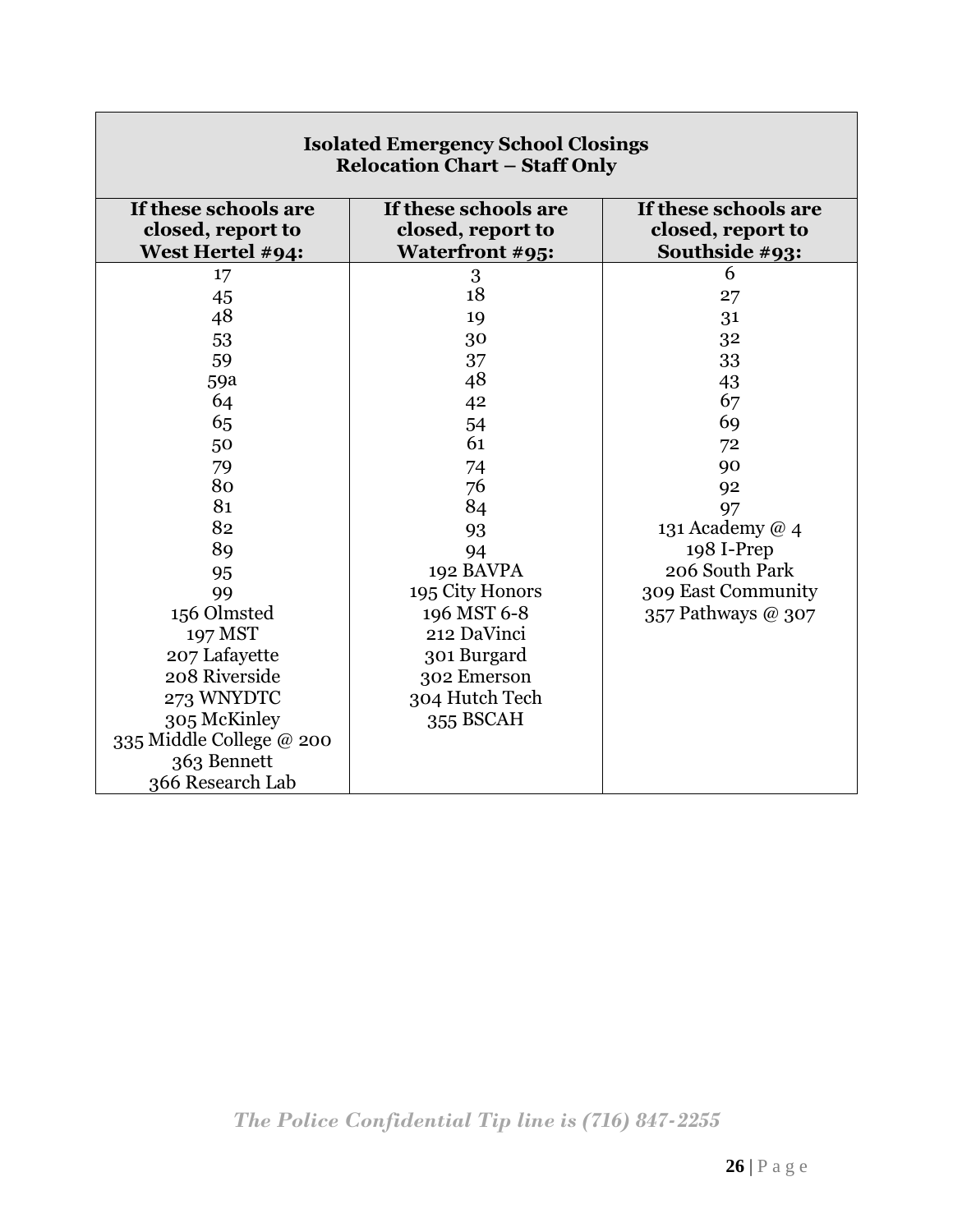# EVACUATION TO ALTERNATE SITE

<span id="page-26-0"></span>In the event that a school must close due to an isolated emergency (power outage, water main break, gas leak, no heat, etc.), the Executive Director of Plant Services will notify the Associate Superintendent of School Leadership, who will notify the principal and work out the details for relocation to the alternate location (see *Evacuation Chart* below). The Associate Superintendent of School Leadership will also notify the Superintendent, and the Special Assistant to the Superintendent.

| <b>CODE</b> | <b>NAME</b>                                    | <b>PRIMARY</b><br><b>EMERGENCY</b><br><b>EVACUATION</b><br><b>SITE</b> | <b>ADDRESS</b>           | <b>PHONE</b> | <b>ALTERNATE</b><br><b>EMERGENCY</b><br><b>EVACUATION SITE</b> | <b>ADDRESS</b>           | <b>PHONE</b> |
|-------------|------------------------------------------------|------------------------------------------------------------------------|--------------------------|--------------|----------------------------------------------------------------|--------------------------|--------------|
| 0030        | D'Youville Porter                              | School 18                                                              | 750 West Ave             | 816-3160     | Connecticut St.<br>Armory                                      | 184 Connecticut St       | 887-2101     |
| 0060        | B.E.S.T.                                       | School 32                                                              | 342 Clinton St.          | 816-4603     | School 31                                                      | 212 Stanton St           | 816-3780     |
| 0170        | <b>ECC</b>                                     | Kessler<br><b>Athletic Center</b>                                      | 2001 Main St             | 888-2950     | School 192                                                     | 450 Masten Ave.          | 816-4220     |
| 0180        | Dr. Antonia<br>Pantoja                         | School 45                                                              | 141 Hoyt St.             | 816-3300     | School 19                                                      | 97 W. Delavan Ave.       | 816-3180     |
| 0190        | Nat. Amer.<br>Magnet                           | School 45                                                              | 141 Hoyt St.             | 816-3300     | Lafayette HS                                                   | 370 Lafayette Ave.       | 816-4340     |
| 0270        | <b>Hillery Park</b>                            | Southside                                                              | 430 Southside<br>Parkway | 816-4818     | #72                                                            | 71 Lorraine Ave          | 816-4809     |
| 0300        | Frank A. Sedita<br>Elementary                  | School 18                                                              | 750 West Ave.            | 816-3160     | School 3                                                       | 255 Porter Avenue        | 816-3120     |
| 0310        | <b>Harriot Ross</b><br>Tubman                  | School 32                                                              | 342 Clinton St.          | 816-4603     | William St YMCA                                                | 585 William St           | 845-5440     |
| 0320        | <b>Bennett Park</b><br>Montessori              | School 6                                                               | 414 S. Division.         | 816-7180     | School 31                                                      | 212 Stanton St           | 816-3780     |
| 0330        | <b>Bilingual Center</b>                        | School 4                                                               | 425 South Park<br>Ave.   | 816-3330     | <b>Valley Community</b><br>Assoc.                              | 93 Leddy St.             | 823-4707     |
| 0370        | <b>Futures</b><br>Academy                      | <b>City Honors</b>                                                     | 186 E. North St          | 816-3800     | School 39                                                      | 487 High St.             | 816-3240     |
| 0420        | <b>OTC</b>                                     | <b>Hutch Tech</b><br>304                                               | 256 S. Elmwood           | 816-3888     | School 76                                                      | 315 Carolina St          | 816-3848     |
| 0430        | School 43<br>Academy                           | School 69                                                              | 1725 Clinton             | 816-4809     | Hennepin Comm<br>Center                                        | 24 Ludington Ave         | 896-2083     |
| 0450        | International<br>School                        | Lafayette HS                                                           | 370 Lafayette            | 816-4340     | School 19                                                      | 97 W. Delavan Ave.       | 816-3180     |
| 0480        | 48@39                                          | Makowski                                                               | 1095 Jefferson<br>Ave    | 816-4180     | <b>City Honors</b>                                             | 186 E North St           | 816-4230     |
| 0500        | North Park<br>Community 50<br>@ 66             | School 81                                                              | 140 Tacoma               | 816-4060     | <b>Bennett</b>                                                 | 2885 Main St             | 816-4250     |
| 0530        | Community<br>School                            | School 6                                                               | 414 S. Division          | 816-3767     | School 33                                                      | 157 Elk St               | 816-4783     |
| 0540        | Dr. George<br>Blackman                         | Aloma<br><b>Johnson</b><br>Charter                                     | 15 Jewitt Pkwy           | 856-4390     | School 17                                                      | 1045 W. Delavan<br>Ave.  | 816-3150     |
| 0590        | <b>Drew Science</b><br>Magnet -<br>MUSEUM site | <b>Buffalo</b><br>Museum of<br>Science                                 | 1000 Humboldt<br>Pkwy    | 896-5200     | School 99                                                      | 1095 Jefferson           | 816-4180     |
| 0610        | Arthur O. Eve<br>ECC                           | Burgard 301                                                            | 400 Kensington<br>Ave    | 816-4450     | <b>MST 197</b>                                                 | 646 E. Delevan           | 816-4500     |
| 0640        | Olmsted                                        | McKinley 305                                                           | 1500 Elmwood<br>Ave      | 816-4480     | School 94                                                      | 489 Hertel Ave           | 816-4150     |
| 0650        | Roosevelt ECC                                  | Riverside 208                                                          | 51 Ontario St            | 876-4360     | Grabiarz 79                                                    | 225 Lawn Ave.            | 816-4040     |
| 0670        | <b>Discovery</b><br>School                     | #72                                                                    | 71 Lorraine Ave.         | 816-4809     | South Park HS                                                  | 150 Southside<br>Parkway | 816-4828     |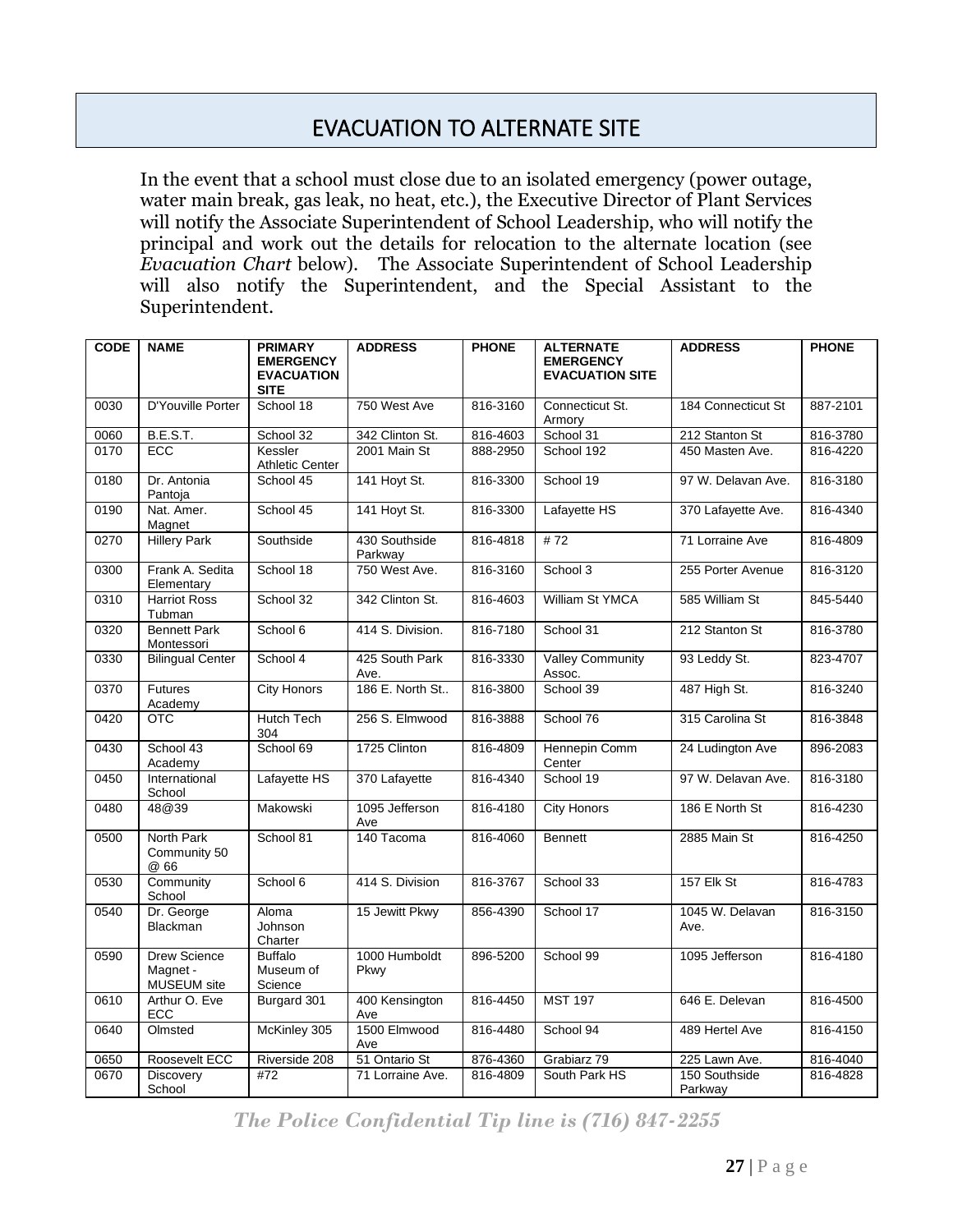| 0690 | #069<br><b>HOUGHTON</b><br>ACAD.             | Machnica<br>Center                      | 1799 Clinton St          | 824-5397 | South Park HS                            | 150 Southside<br>Parkway | 816-4828 |
|------|----------------------------------------------|-----------------------------------------|--------------------------|----------|------------------------------------------|--------------------------|----------|
| 0720 | Lorraine<br>Elementary                       | Trocaire<br>College                     | 110 Red Jacket<br>Pkwy   | 826-1200 | Mt. Mercy Academy                        | 88 Red Jacket Pkwy       | 825-8796 |
| 0740 | Hamlin Park<br>School                        | School 17                               | 1045 W. Delavan<br>Ave.  | 816-3150 | Agape AME Church                         | 224 Northland Ave        | 884-3617 |
| 0760 | Herman Badillo<br>Bilingual @ #77            | <b>Hutch Tech</b>                       | 256 S. Elmwood           | 816-3888 | School 95                                | 95 Fourth St.            | 816-3900 |
| 0790 | Pfc. Wm.<br>Grabiarz                         | <b>Riverside HS</b>                     | 51 Ontario St.           | 816-4360 | North Buffalo<br><b>Community Center</b> | 155 Lawn Ave.            | 875-2904 |
| 0800 | Highgate<br>Heights<br>Elementary            | School 68                               | 24 Westminster           | 816-3450 | Bennett 363                              | 2885 Main St             | 816-4250 |
| 0810 | School 81                                    | School 50 @<br>66                       | 780 Parkside<br>Ave.     | 816-3440 | Lafayette Ice Skating<br>Rink            | Tacoma Ave adj to<br>#81 | 873-8481 |
| 0820 | E.C.C.                                       | Olmsted 156                             | 319 Suffolk Ave          | 816-4330 | School 68                                | 24 Westminster           | 816-3450 |
| 0840 | <b>Erie County</b><br><b>Health Center</b>   | <b>Erie County</b><br>Medical<br>Center | 462 Grider St            | 898-3136 | <b>Burgard Vocational</b><br>НS          | 400 Kensington<br>Ave.   | 816-4450 |
| 0890 | Dr. Lydia T.<br>Wright                       | School 74                               | 126 Donaldson            | 816-3490 | <b>Burgard Vocational</b><br><b>HS</b>   | 400 Kensington<br>Ave.   | 816-4450 |
| 0900 | #090 Drew<br>Science Magnet<br>$(PK-1)$      | School 59                               | 1 MLK Park               | 816-3370 | School 97                                | 1405 Sycamore St         | 816-4460 |
| 0920 | <b>BUILD Academy</b>                         | East<br>Community<br>309                | 820 Northampton<br>St    | 816-3997 | School 97                                | 1405 Sycamore            | 816-4460 |
| 0930 | Southside<br>Elementary                      | South Park<br>НS                        | 150 Southside<br>Parkway | 816-4828 | School 28                                | 1515 South Park<br>Ave.  | 816-4777 |
| 0940 | West Hertel<br>Academy                       | School 79                               | 225 Lawn                 | 816-4040 | <b>McKinley HS</b>                       | 1500 Elmwood             | 816-4480 |
| 0950 | Waterfront<br>Elementary                     | School 6                                | 414 S. Division          | 816-3767 | School 3                                 | 255 Porter               | 816-3120 |
| 0970 | <b>Harvey Austin</b><br>School               | School 92                               | 340 Fougeron             | 816-4140 | <b>East 309</b>                          | 820 Northampton St       | 816-3997 |
| 0990 | Stanley<br>Makowski                          | School 39                               | 487 High St              | 816-3240 | <b>City Honors</b>                       | 186 E. North St.         | 816-4230 |
| 1310 | Academy                                      | School 54                               | 2358 Main St.            | 816-3340 | <b>Bennett HS</b>                        | 2885 Main St.            | 816-4250 |
| 1560 | Olmsted                                      | School 82                               | 230 Easton Ave           | 816-4070 | Bennett 363                              | 2885 Main St             | 816-4250 |
| 1870 | B.A.V.P.A. #192                              | School 17                               | 1045 West<br>Delevan Ave | 816-3150 | City Honors 195                          | 186 E. North St          | 816-4230 |
| 1950 | <b>City Honors</b>                           | School 99                               | 1095 Jefferson           | 816-4180 | School 39                                | 487 High St.             | 816-3240 |
| 1960 | MST @ 39                                     | Makowski                                | 1095 Jefferson<br>Ave    | 816-4180 | <b>City Honors</b>                       | 186 E North St           | 816-4230 |
| 1970 | Math, Science &<br>Tech. Prep. @<br>#51      | Riverside HS                            | 51 Ontario               | 816-4360 | School 94                                | 489 Hertel Ave.          | 816-4150 |
| 1980 | International<br>Prep.                       | Kleinhans<br>Music Hall                 | <b>Symphony Circle</b>   | 883-3560 | Connecticut St.<br>Armory                | Connecticut &<br>Niagara | 883-0288 |
| 2060 | South Park HS                                | School 93                               | 430 Southside<br>Parkway | 816-4818 | School 72                                | 71 Lorraine Ave          | 816-4809 |
| 2070 | Lafayette<br>International                   | School 45                               | 141 Hoyt St.             | 816-3300 | IPrep 198                                | 110 14th St              | 816-4300 |
| 2080 | Riverside<br>Community                       | Grabiarz 79                             | 225 Lawn Ave.            | 816-4040 | School 65                                | 249 Skillen St.          | 816-3430 |
| 2120 | Leonardo<br>DaVinci HS                       | School 3                                | 255 Porter Ave           | 816-3120 | School 76                                | 315 Carolina             | 816-3848 |
| 3010 | Burgard<br>Vocational HS                     | School 61                               | 453 Leroy Ave.           | 816-3400 | School 89                                | 106 Appenheimer          | 816-4110 |
| 3021 | Emerson School<br>of Hospitality             | <b>Hutch Tech</b><br>304                | 256 S. Elmwood           | 816-3888 | School 76                                | 315 Carolina St          | 816-3848 |
| 3040 | Hutchinson<br>Central<br><b>Technical HS</b> | School 95                               | 95 Fourth St.            | 816-3900 | School 76                                | 315 Carolina             | 816-3848 |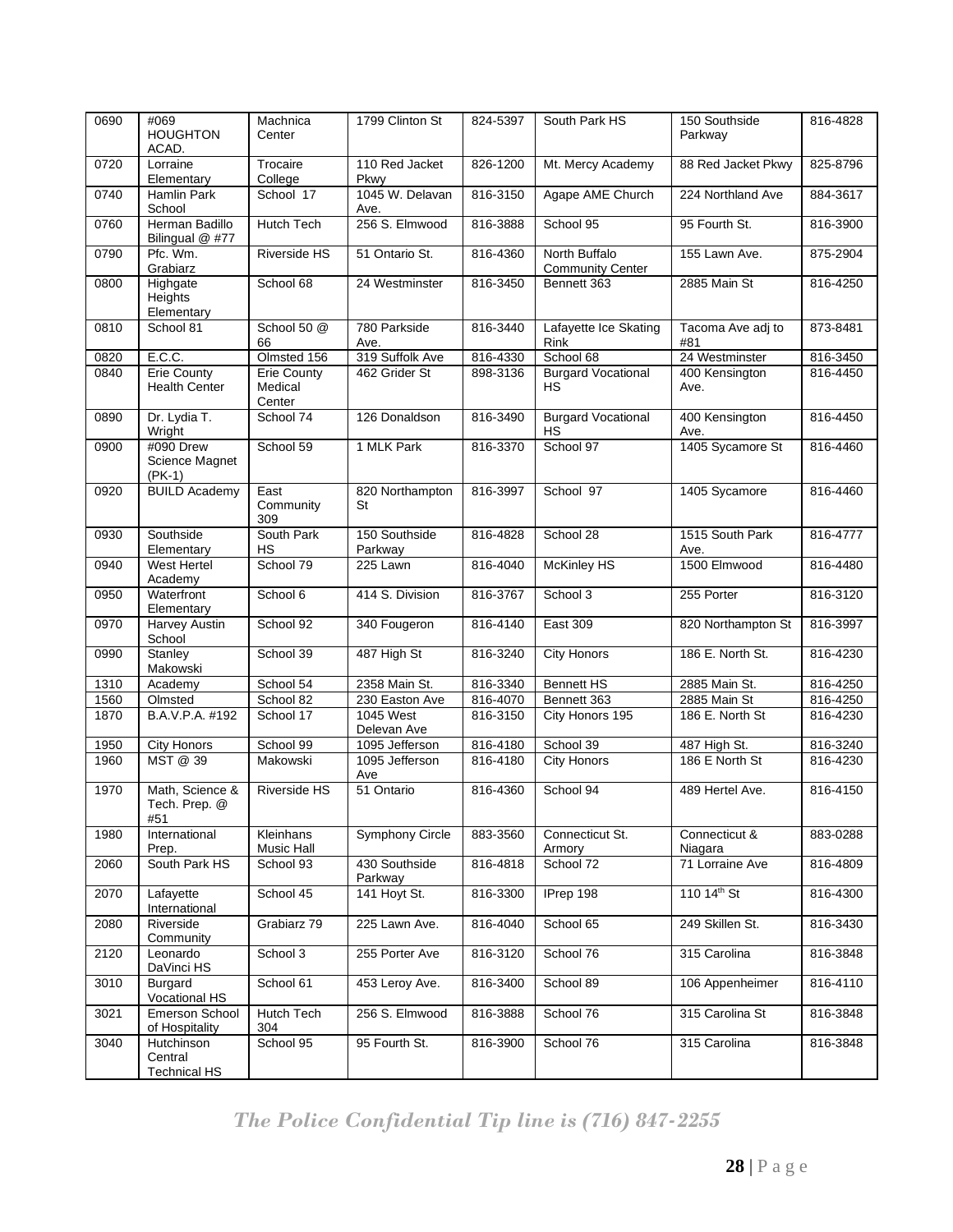| 3050 | McKinley High<br>School | School 94                | 489 Hertel           | 816-4150 | <b>Buffalo State College</b> | 1300 Elmwood Ave         | 878-6332 |
|------|-------------------------|--------------------------|----------------------|----------|------------------------------|--------------------------|----------|
| 3090 | East High<br>School     | School 92                | 340 Fougeron St      | 816-4140 | Harvey Austin 97             | 1405 Sycamore St.        | 816-4460 |
| 3350 | Middle Early<br>College | Burgard 301              | 400 Kensington       | 816-4450 | School 89                    | 106 Appenheimer          | 816-4110 |
| 3550 | <b>BSAHM</b>            | <b>Hutch Tech</b><br>304 | 256 S. Elmwood       | 816-3888 | School 76                    | 315 Carolina St          | 816-3848 |
| 3570 | Pathways @<br>East      | Harvey Austin<br>97      | 1405 Sycamore<br>St. | 816-4460 | School 197                   | 646 East Delavan<br>Ave. | 816-4500 |
| 3630 | LJBSIT                  | Burgard 301              | 400 Kensington       | 816-4450 | School 89                    | 106 Appenheimer          | 816-4110 |
| 3660 | Research Lab            | Burgard 301              | 400 Kensington       | 816-4450 | School 89                    | 106 Appenheimer          | 816-4110 |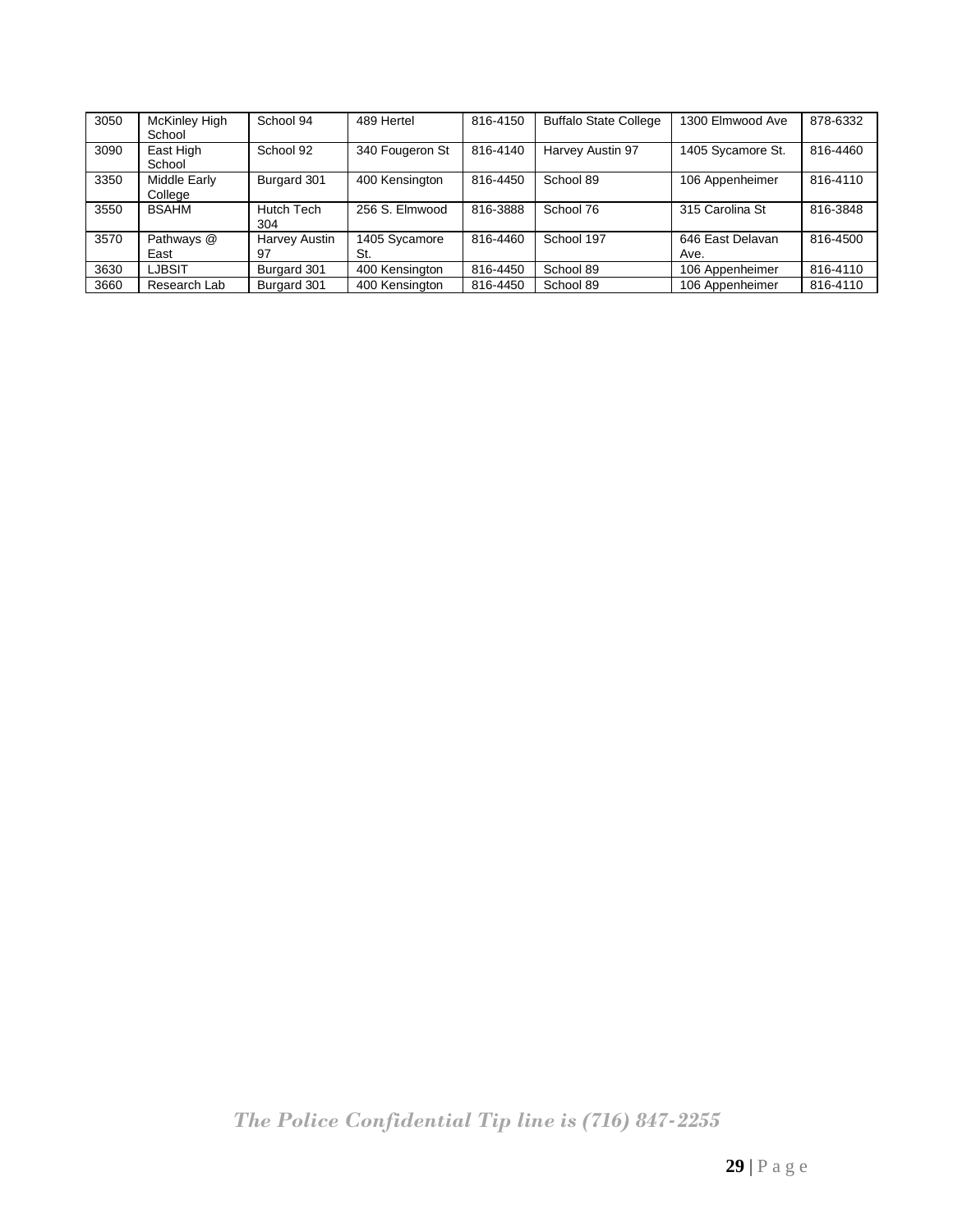The following protocol is in place and must be followed in all cases of serious incident. This includes, but is not limited to, missing children, serious injuries to students or staff, bomb threats, social media threats to do harm, presence of firearms, water main breaks, gas leaks, power failures, fires or anything that warrants a "911" call or call for police assistance.

In the situation where a serious incident should occur, take whatever measures are necessary to provide immediate resolution to all safety and security concerns.

School Administrators must contact Fred Wagstaff (716) 818-5995 (Elena Cala (716) 254-1250 if Fred Wagstaff is not available) to alert Central Office regarding the emergency/critical situation/incident (see page 3 for contact information). Mr. Wagstaff or Ms. Cala will contact the appropriate individuals.

Ms. Cala and the appropriate ASL will work with the principal and/or assistant principal to discuss and plan the communication response with parents and the school community. Be sure to report the details of your investigation as it progresses to your ASL.

Following resolution of the incident, a written summary of the incident **(***[Incident](https://www.buffaloschools.org/Page/1217)  Reporting Form***[, available in the OSL Document Library, section,](https://www.buffaloschools.org/Page/1217)  [Forms\)](https://www.buffaloschools.org/Page/1217)** must be submitted to the appropriate ASL. We must be transparent when dealing with all serious school incidents.

\*\* NYDOH Covid 19 Tool Kit PK-12 can be found at this [Link](https://www.buffaloschools.org/cms/lib/NY01913551/Centricity/Domain/7225/nysdoh_prekgr12_toolkit_update-020121.pdf)